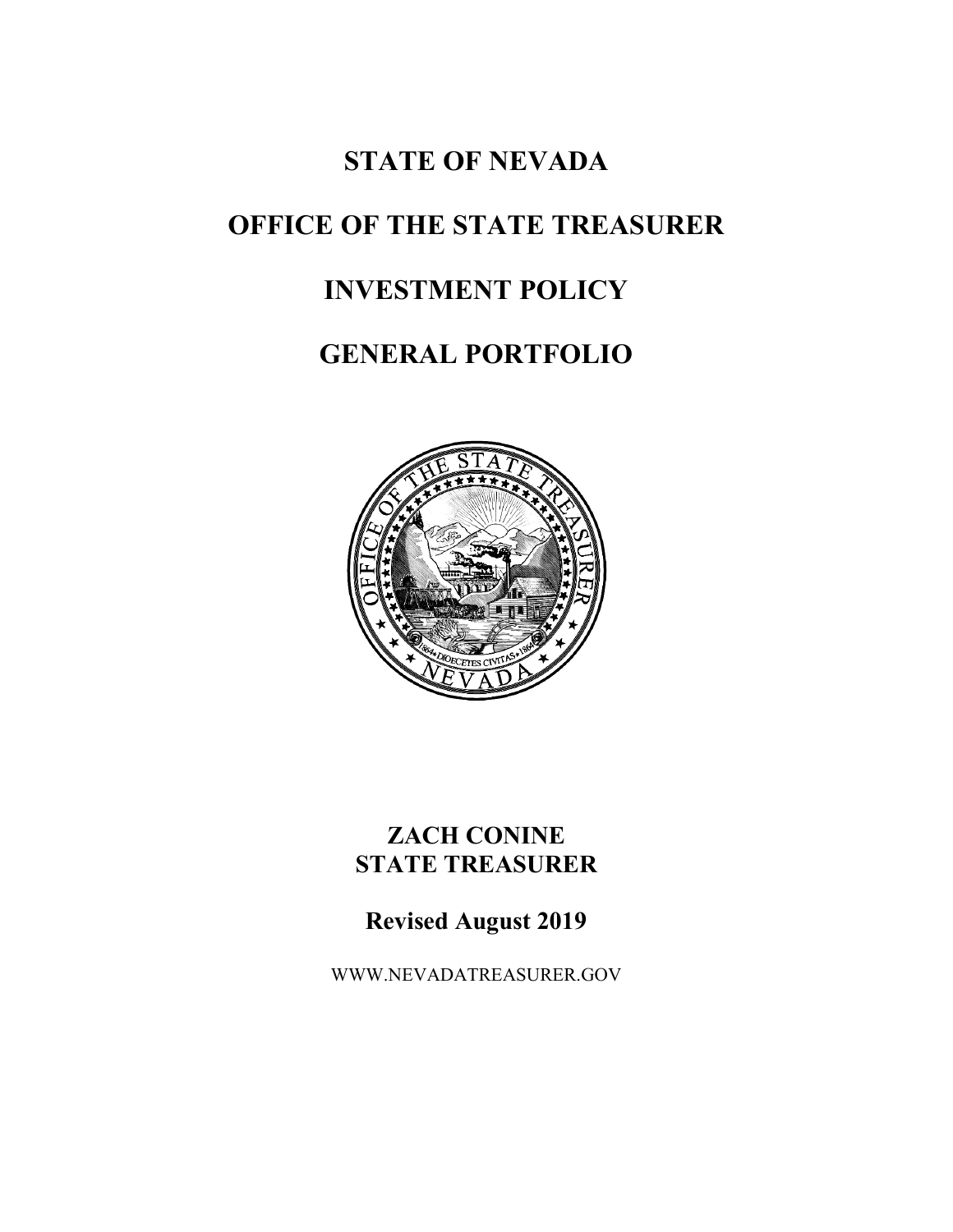# **TABLE OF CONTENTS**

| I.    |                 |  |  |
|-------|-----------------|--|--|
| Π.    |                 |  |  |
| III.  |                 |  |  |
| IV.   |                 |  |  |
|       | A.              |  |  |
|       | <b>B.</b>       |  |  |
|       | $\mathcal{C}$ . |  |  |
|       | D.              |  |  |
| V.    |                 |  |  |
| VI.   |                 |  |  |
| VII.  |                 |  |  |
| VIII. |                 |  |  |
| IX.   |                 |  |  |
|       | $\mathsf{A}$ .  |  |  |
|       | <b>B.</b>       |  |  |
|       | $C_{\cdot}$     |  |  |
|       |                 |  |  |
|       | Ε.              |  |  |
|       | F.              |  |  |
|       | G.              |  |  |
|       | Η.              |  |  |
|       | Ι.              |  |  |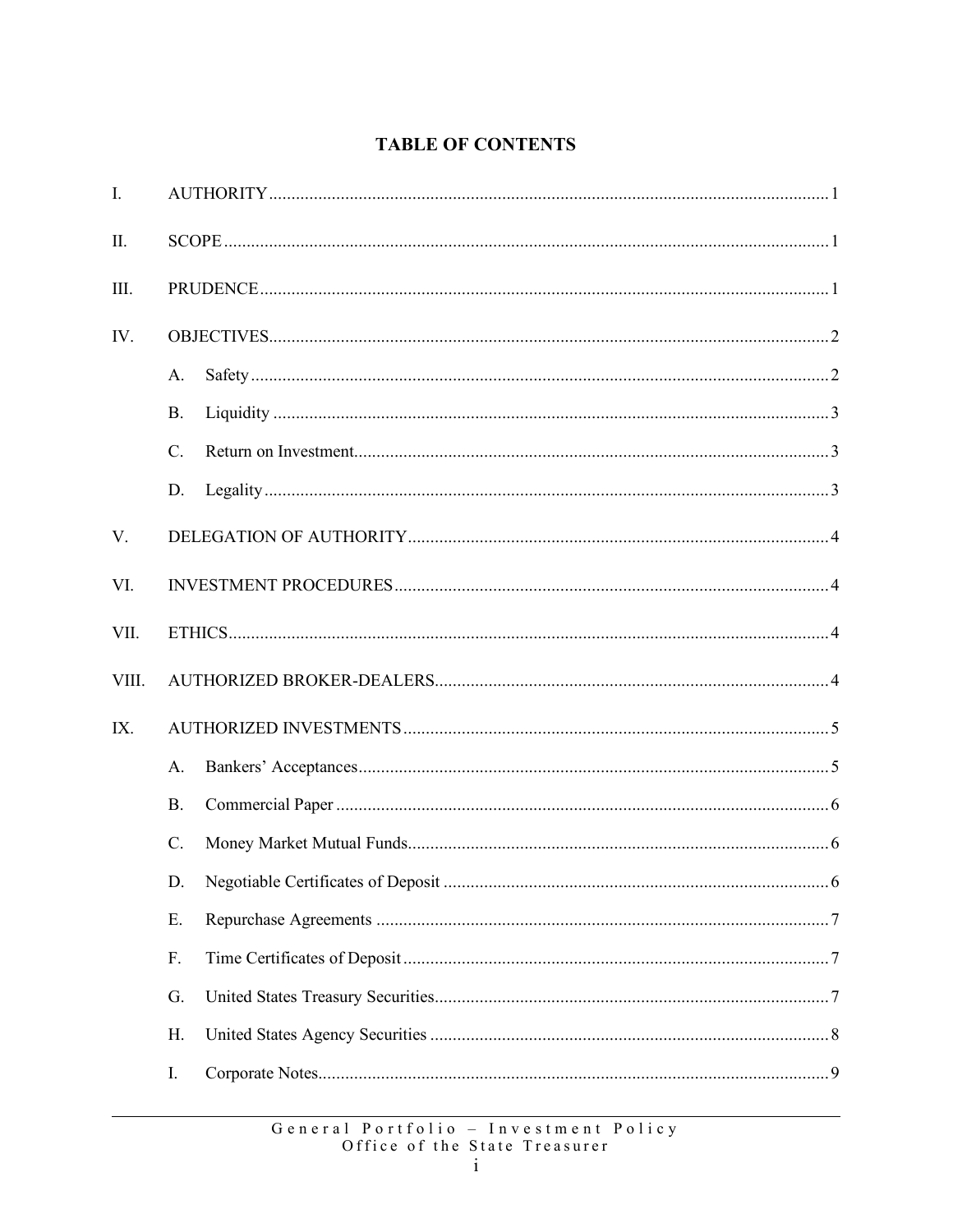|        | J.        |  |
|--------|-----------|--|
|        | K.        |  |
|        | L.        |  |
| X.     |           |  |
|        | A.        |  |
|        | <b>B.</b> |  |
| XI.    |           |  |
| XII.   |           |  |
| XIII.  |           |  |
| XIV.   |           |  |
| XV.    |           |  |
| XVI.   |           |  |
| XVII.  |           |  |
| XVIII. |           |  |
| XX.    |           |  |
|        |           |  |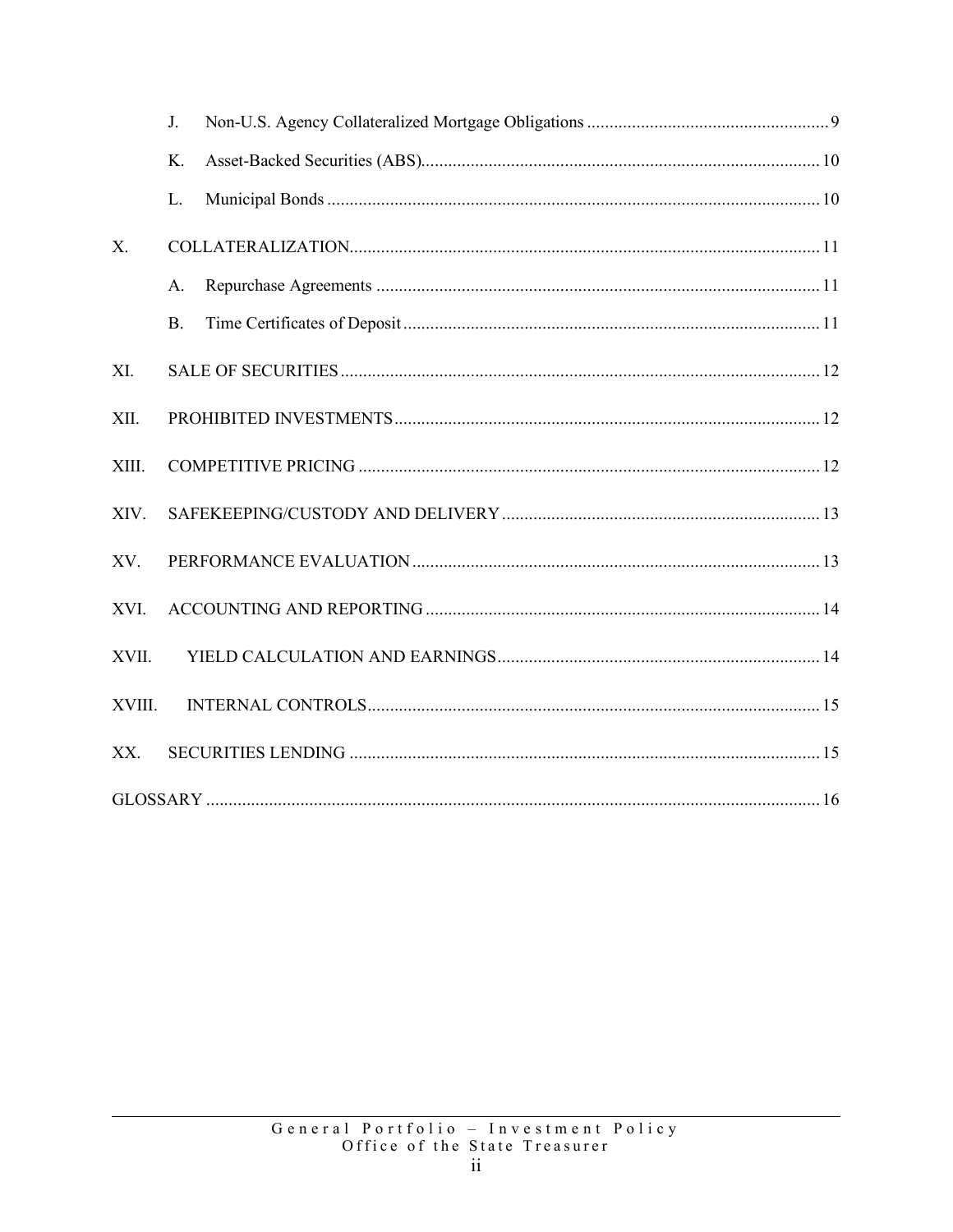## <span id="page-3-0"></span>**I. AUTHORITY**

Nevada Revised Statutes (NRS) § 226.110 authorizes the State Treasurer to receive, keep and invest all money of the State of Nevada which is not expressly required by law to be received and kept by another party. NRS 226.110(3) further requires that the "State Treasurer shall establish the policies to be followed in the investment of money of the State, subject to the periodic review and approval or disapproval of those policies by the State Board of Finance.

Accordingly, the purpose of this policy is to comply with NRS 226 in order to establish the guidelines that will govern the investment activities of the State Treasurer with regard to the management of State money in the General Portfolio. Furthermore, this policy shall comply with NRS 355.140, which establishes the authorized and prohibited investments of State money. This policy may only be amended by a majority vote of the State Board of Finance.

This policy will ensure the prudent investment of State money, adherence to statutory requirements applicable to the investment of public funds, maintenance of daily cash flow requirements, and the establishment of a competitive benchmark rate of return.

#### <span id="page-3-1"></span>**II. SCOPE**

This policy applies to all money that comprises the General Fund, the purpose of which is to finance the ordinary operations of the State and to finance those operations not provided for in other funds. It also applies to money deposited in special revenue funds, debt service funds, proprietary fund types, fiduciary fund types, and capital projects funds. All funds are reported in the State's Comprehensive Annual Financial Report (CAFR), which is audited annually by an independent accounting firm.

#### <span id="page-3-2"></span>**III. PRUDENCE**

The standard of care, per NRS 355.145, to be used in the investment program will be the following "prudent person" standard, as hereafter quoted, and will be applied while conducting all investment transactions:

"The state treasurer shall exercise the judgment and care, under the circumstances then prevailing, which a person of prudence, discretion and intelligence exercises in the management of his own affairs, not in regard to speculation, but in regard to the investment of his money, considering the probable income as well as the probable safety of his capital."

Authorized investment officers and staff who act in accordance with this policy and written procedures in the management of State money, and who exercise the proper due diligence will have no personal responsibility for an individual security's credit risk or market price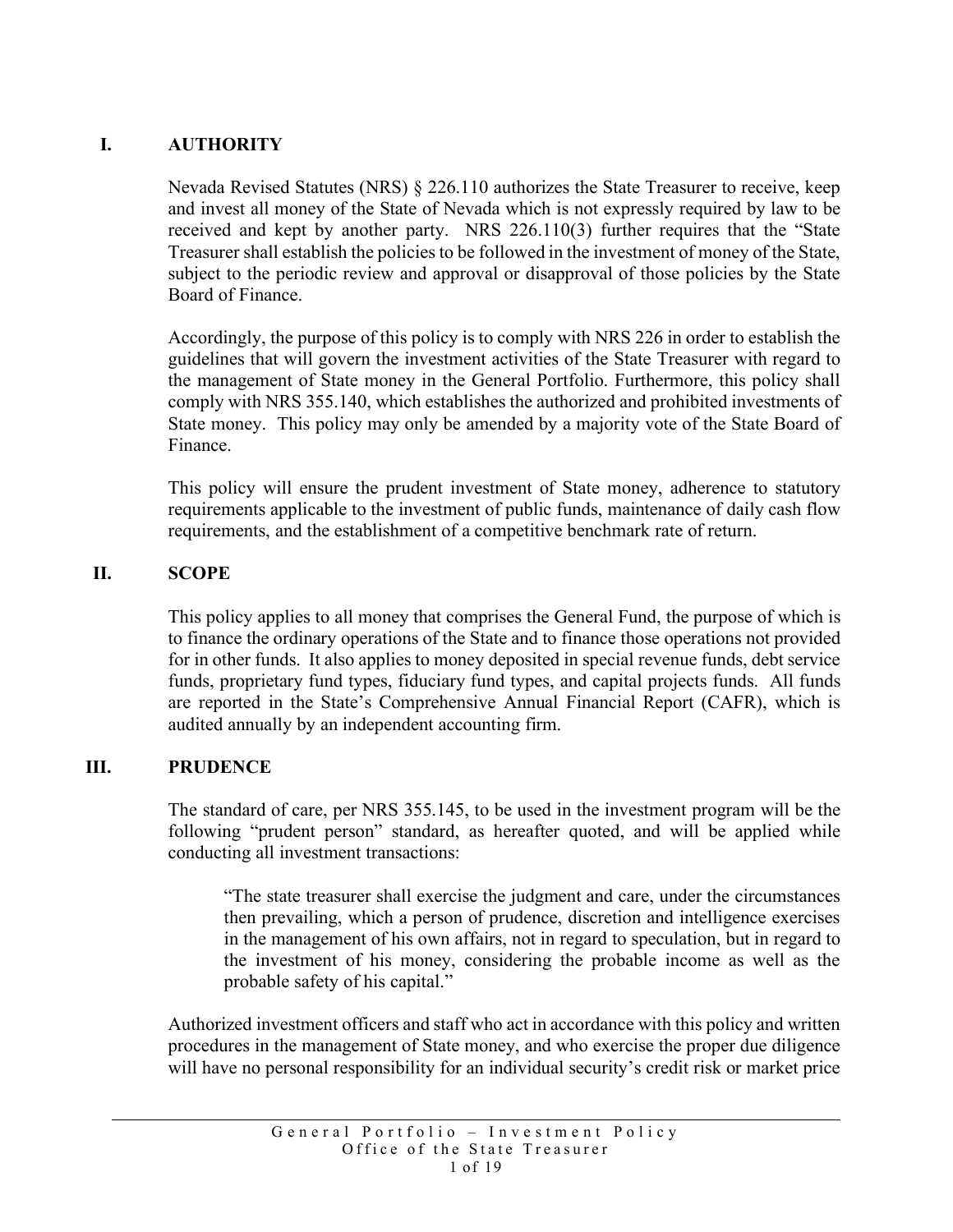changes, provided that deviations from expectations are reported and preventive action is taken to control adverse developments.

### <span id="page-4-0"></span>**IV. OBJECTIVES**

The General Portfolio shall be managed to accomplish the following objectives:

<span id="page-4-1"></span>A. Safety

Safety of principal is the foremost objective of the investment program. Investments in the General Portfolio shall be undertaken to ensure the preservation of principal in the portfolio. The objective will be to mitigate credit risk and interest rate risk.

1. Credit Risk

The State Treasurer will minimize credit risk, the risk of loss due to the failure of the security issuer or backer, by:

- Establishing a pre-approved list of financial institutions and companies that the State Treasurer will be restricted to when purchasing commercial paper and corporate notes.
- Conducting regular credit monitoring and due diligence of these issuers.
- Pre-qualifying the financial institutions and broker/dealers with which the State Treasurer will do business for broker/dealer services and repurchase agreements.
- Diversifying the portfolio so potential losses on individual securities will be minimized.
- 2. Market Risk/Interest Rate Risk

Market risk relates to price fluctuations of securities that may result in a loss to the State if cash flow requirements force a premature sale. The State Treasurer will minimize the risk that the market value of securities in the portfolio will fall due to changes in general interest rates, by:

- Portfolio maturities must be structured to avoid the forced sale of securities in any but the most severe circumstances.
- Maintaining an effective duration of less than 1.5 years.
- Holding at least 25% of the portfolio's total market value in securities with a maturity of 12 months or less.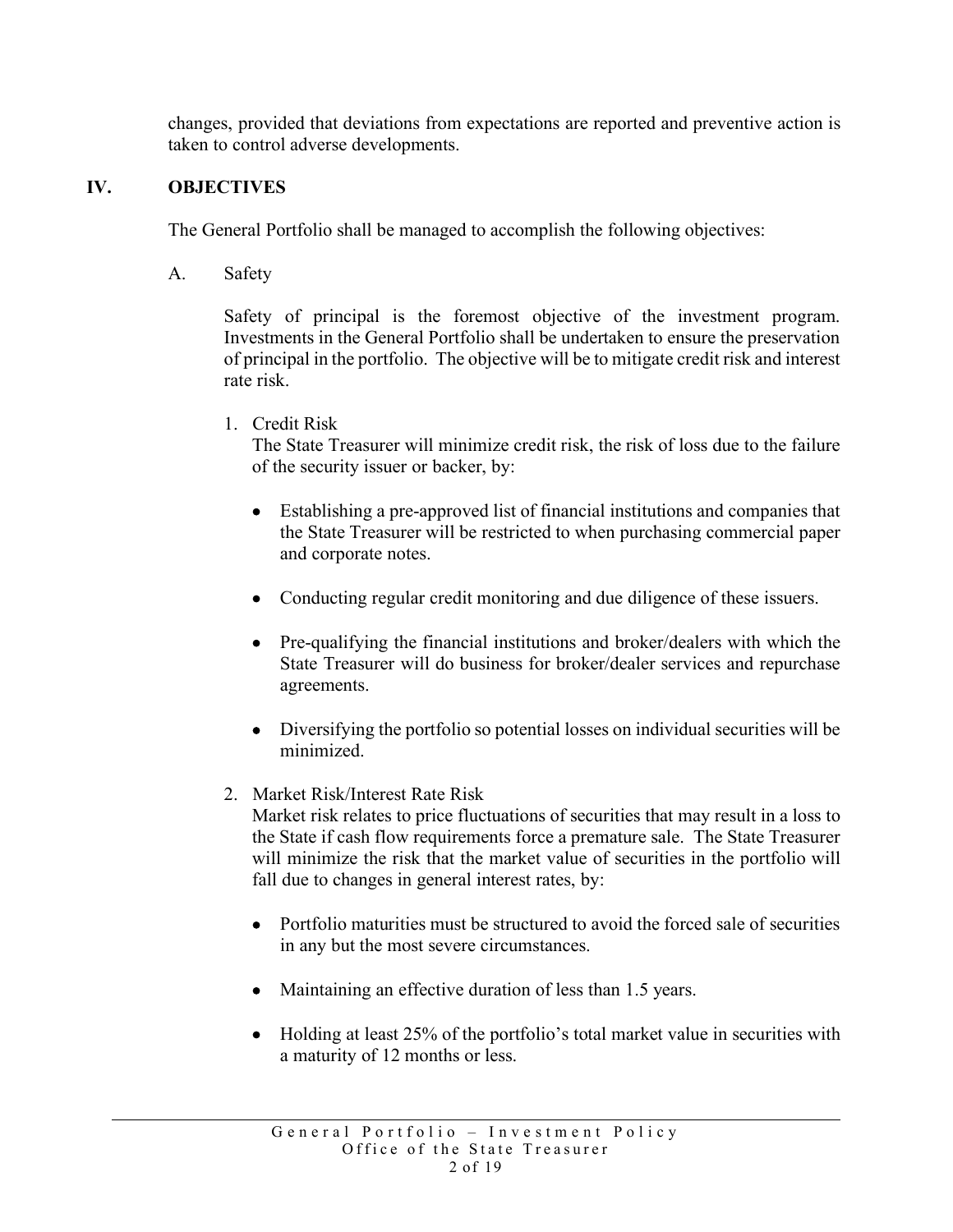### <span id="page-5-0"></span>B. Liquidity

The General Portfolio will remain sufficiently liquid to enable the State to meet all operating requirements that can be reasonably anticipated. This will be accomplished by:

- Cash flow forecasts shall be prepared identifying major cash inflows and outflows in order to structure the portfolio to accommodate identifiable trends.
- Structuring the portfolio so that securities mature concurrent with cash necessary to meet anticipated demand.
- Through the use of cash flow forecasting, investment staff may segregate the management of the General Portfolio into two sub-portfolios: a short-term portfolio consisting of securities maturing within 12 months to cover shortand intermediate-term cash flow needs and a core portfolio to invest monies deemed to have a longer investment horizon.
- Furthermore, because all possible cash demands cannot be anticipated, the portfolio should consist largely of securities with active secondary or resale markets.
- <span id="page-5-1"></span>. C. Return on Investment

The General Portfolio will be invested to attain a competitive rate of return in relation to prevailing budgetary and economic environments, while taking into account the State's investment risk constraints and the cash flow characteristics of the portfolio.

<span id="page-5-2"></span>D. Legality

The State Treasurer will invest the State's excess funds only within the legal guidelines set forth by the laws of the State. Any investment alternative outside these guidelines is not permissible.

Furthermore, the State Treasurer seeks to promote and support the objectives of U.S. foreign policy regarding terrorism. Accordingly, investments in companies or their subsidiaries or affiliated entities that are known to sponsor terrorism or aid the government in countries that are known to sponsor terrorism are prohibited. Accordingly, the State Treasurer will maintain compliance with the Terror-Free Investment Policy previously approved by the Board of Finance on April 23, 2008, hereby attached as Appendix "A".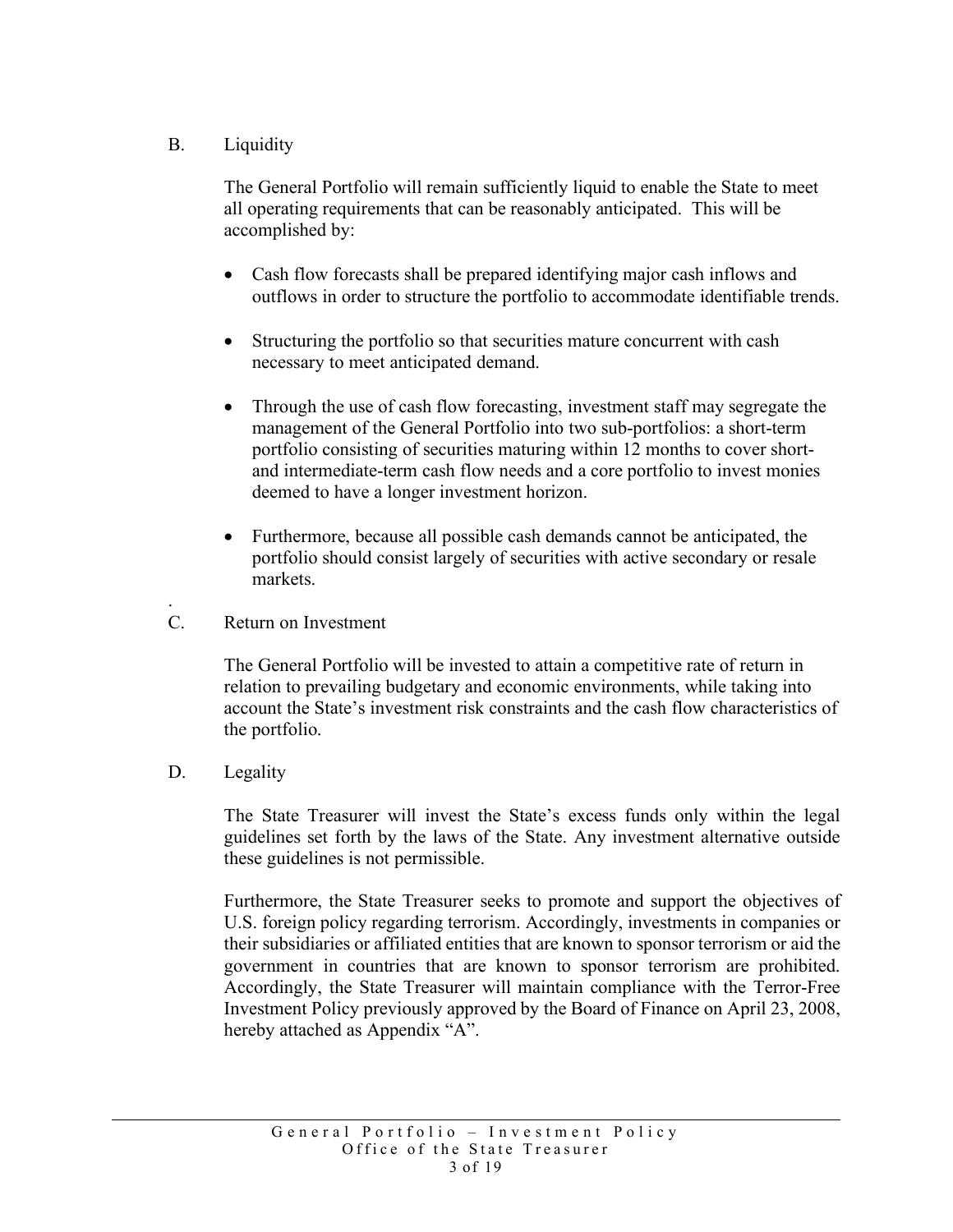#### <span id="page-6-0"></span>**V. DELEGATION OF AUTHORITY**

NRS 226.100(1) authorizes the State Treasurer to appoint a Deputy of Investments (Deputy) whose responsibilities include management of the investment program and implementation of procedures consistent with this policy. The Deputy will also be responsible for the supervision of the investment staff and of all external investment professionals associated with the investment program. The Deputy shall maintain a "Trading Authorization" form, signed by the State Treasurer, which lists all persons authorized to make investments and to order the receipt and delivery of investment securities among custodial security clearance accounts. The Trading Authorization Form shall be distributed to all broker-dealers authorized to buy and sell securities with the State.

#### <span id="page-6-1"></span>**VI. INVESTMENT PROCEDURES**

The State Treasurer will establish written procedures detailing the operation and regulation of the investment program. The procedures set forth the trading authorization of the investment staff, the daily responsibilities of implementing the investment program, and the segregation of investment duties. The State Treasurer will submit to periodic independent audits to determine that investment activities adhere to State statutes, administrative rules, and investment policies.

#### <span id="page-6-2"></span>**VII. ETHICS**

Investment staff will act responsibly as the custodians of public funds. The staff will refrain from personal business activity that could create an appearance of impropriety or could conflict with the proper execution of the investment program or that could impair their ability to make impartial investment decisions. Employees and investment officials shall disclose to the Treasurer any material financial interests in financial institutions that conduct business within Nevada, and they shall further disclose any large personal financial/investment positions that could be related to the performance of the portfolio. Employees and officers shall refrain from undertaking personal investment transactions with the same individual or entity with which business is conducted on behalf of the State.

#### <span id="page-6-3"></span>**VIII. AUTHORIZED BROKER-DEALERS**

The State Treasurer will maintain a list of authorized broker-dealers. Security transactions are limited solely to those banks, brokers and dealers included on this list. All financial institutions, whether investment banks, dealers, commercial banks or savings and loan institutions must be approved by the State Treasurer before they are able to conduct business with the State Treasurer's Office.

Authorized broker-dealers must have reviewed the eligible investments that are detailed in NRS and the adopted investment policy, and who are aware of the investment needs, constraints, and goals of the investment program. A "Request for Information" (RFI) will be periodically issued to provide a uniform standard the State Treasurer may use to identify the financial condition and professional merits of any firm included on the broker-dealer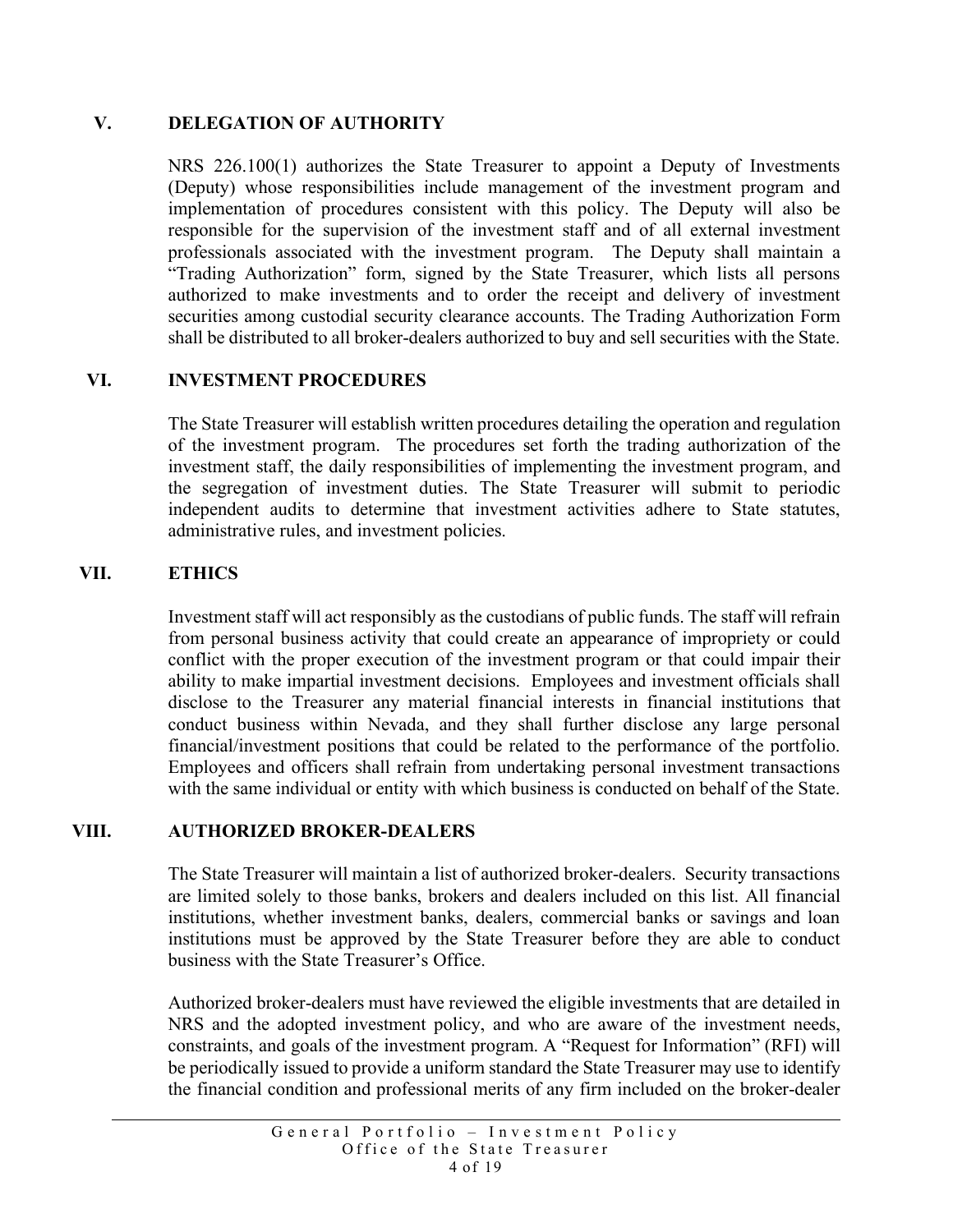list. An affidavit attesting to having reviewed and understood the contents of the investment policies and NRS, must be completed by each broker-dealer in order to qualify for final selection. All approved broker-dealers must be fully licensed and registered NASD Broker/Dealers or exempt banks.

Criteria used to select broker-dealers through the RFI process will include:

- Financial strength and capital adequacy of firm;
- Services provided by firm;
- Research services available;
- Resume, reputation and qualifications of sales representative;
- Due diligence and firm references; and,
- State government expertise.

The State Treasurer will encourage all qualified broker-dealers providing investment services in the State, including those owned by women, minorities, and/or the physically impaired, to respond to the RFI. Consideration will be given to all institutions when their services are competitive on a national basis.

# <span id="page-7-0"></span>**IX. AUTHORIZED INVESTMENTS**

The State Treasurer, in accordance with the provisions of NRS 355.140, 355.180, 356.005, and this investment policy, is authorized to invest in:

- <span id="page-7-1"></span>A. Bankers' Acceptances
	- 1. An issuing bank must have received the highest letter and numeral shortterm ranking (i.e., A-1 / P-1) by at least one nationally recognized statistical rating organization (NRSRO).
	- 2. Must be issued by domestic commercial banks regulated by the Federal Reserve or trust companies which are members of the Federal Reserve System.
	- 3. Maximum maturity of 180 days.
	- 4. Aggregate par value may not exceed 20 percent of total par value of the portfolio as determined at the time of purchase.
	- 5. No more than five (5) percent of total par value of the portfolio may be in one issuer.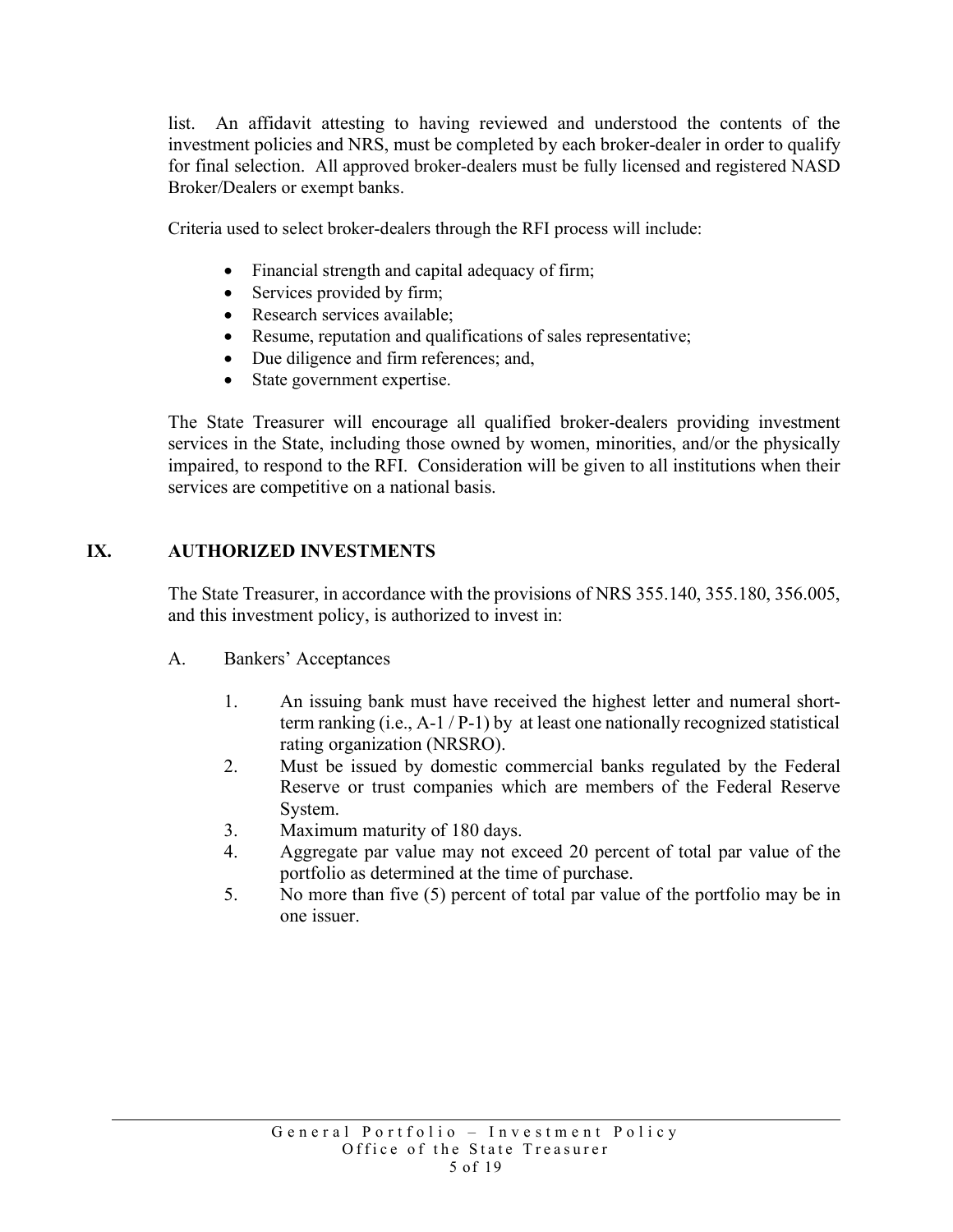- <span id="page-8-0"></span>B. Commercial Paper
	- 1. Must have received the highest letter and numeral short-term ranking (i.e., A-1 / P-1) by at least one nationally recognized statistical rating organization (NRSRO).
	- 2. Eligible paper is further limited to issuing corporations that have a total commercial paper program size in excess of \$250,000,000 and have longterm debt ratings, if any, of "A" or better from at least one NRSRO.
	- 3. Must be issued by a corporation organized and operating in the United States or by a depository institution licensed by the United States or any state and operating in the United States.
	- 4. Maximum maturity of 270 days.
	- 5. Approved commercial paper programs should provide some diversification by industry. Additionally, purchases of commercial paper in industry sectors that may from time to time be subject to undue risk and potential illiquidity should be avoided.
	- 6. Aggregate par value may not exceed 25 percent of total par value of the portfolio at the time of purchase.
	- 7. No more than five (5) percent of total par value of the portfolio may be in one issuer.
- <span id="page-8-1"></span>C. Money Market Mutual Funds
	- 1. Only SEC-registered 2(a)7 funds are eligible.
	- 2. Rating must be "AAA" or its equivalent by least one NRSRO.
	- 3. Investments must only be in securities issued by the United States Treasury, United States Agency securities, or repurchase agreements fully collateralized by such securities.
- <span id="page-8-2"></span>D. Negotiable Certificates of Deposit
	- 1. Issued by commercial banks, insured savings and loan associations or insured credit unions with at least \$10 billion in assets.
	- 2. Must have received the highest letter and numeral short-term ranking (i.e., A-1 / P-1) by at least one nationally recognized statistical rating organization (NRSRO).
	- 3. Must also have long-term debt ratings of "A" or better from at least one NRSRO.
	- 4. Maximum maturity of five (5) years.
	- 5. Aggregate par value may not exceed 20 percent of total par value of the portfolio.
	- 6. No more than five (5) percent of total par value of the portfolio may be in one issuer.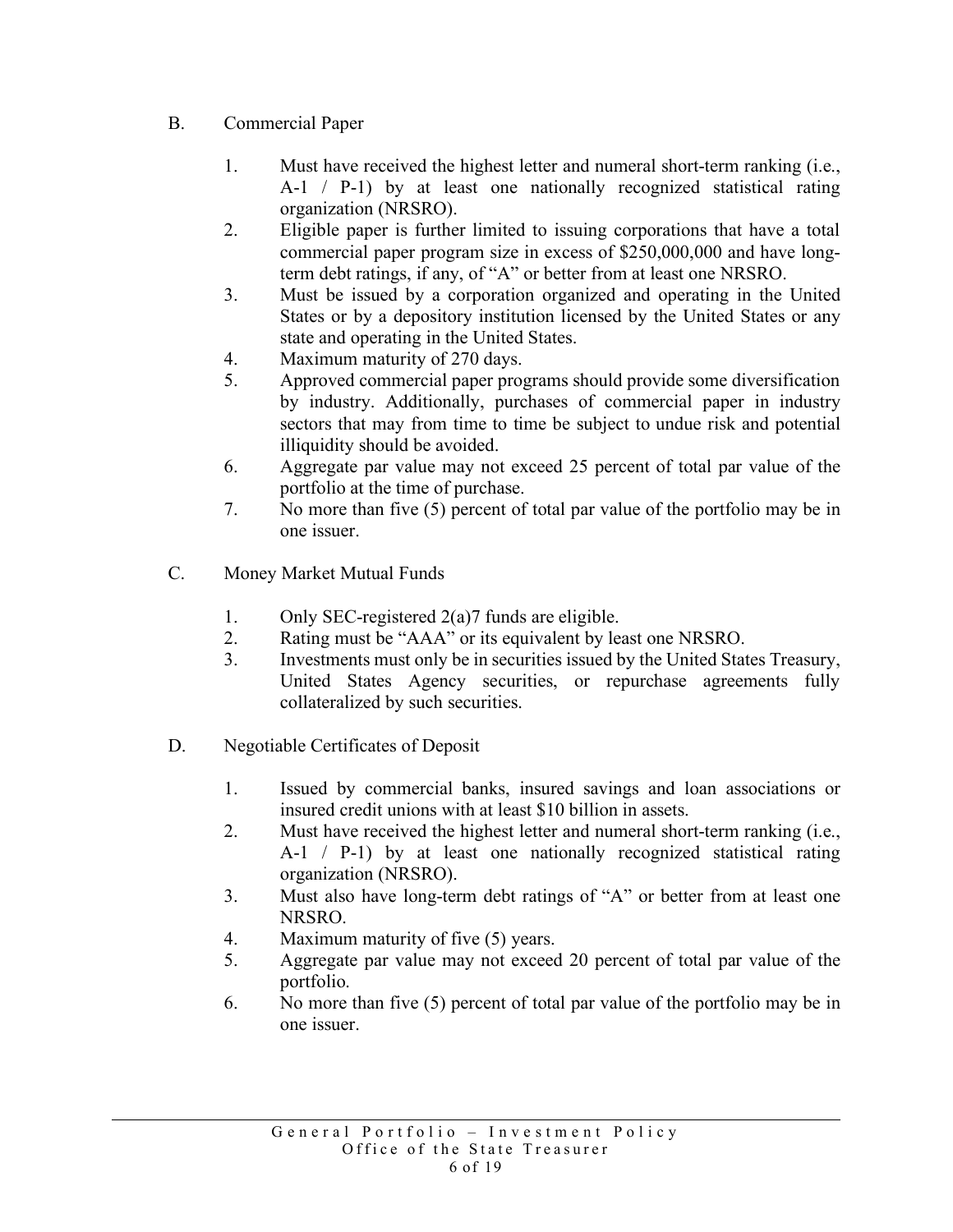- <span id="page-9-0"></span>E. Repurchase Agreements
	- 1. Executed with a qualified counterparty approved by the State Treasurer.
		- a) Counterparty means a bank which is organized and operating or licensed to operate in the United States under federal or state law or a securities dealer which is a registered broker/dealer, designated by the Federal Reserve Bank of New York as a "primary" dealer, and in full compliance with all applicable capital requirements.
		- b) Counterparty must provide annual audited financial statements to the State Treasurer.
		- c) Counterparty must have executed a written master repurchase agreement in a form satisfactory to the State Treasurer and the State Board of Finance prior to transacting a repurchase agreement.
	- 2. Maximum maturity of 90 days.
	- 3. Must meet collateral requirements contained in this investment policy.
	- 4. Aggregate par value may not exceed 40 percent of total par value of the portfolio as determined at the time of purchase.
	- 5. No more than 10 percent of total par value of the portfolio may be in one counterparty.
- <span id="page-9-1"></span>F. Time Certificates of Deposit
	- 1. Financial institutions with a physical location in the State will be selected as depositories based on, but not limited to, the following: financial stability, funds availability, community involvement and other relevant economic criteria.
	- 2. A financial institution will be eligible to receive total deposits in an amount not to exceed their equity capital.
	- 3. Maximum maturity of five (5) years.
	- 4. Must meet collateral requirements contained in this investment policy
- <span id="page-9-2"></span>G. United States Treasury Securities
	- 1. Maximum maturity of 10 years.
	- 2. Eligible securities include bills, notes, bonds, Treasury Inflation-Protected Securities (TIPS) and Separate Trading of Registered Interest and Principal Securities (STRIPS).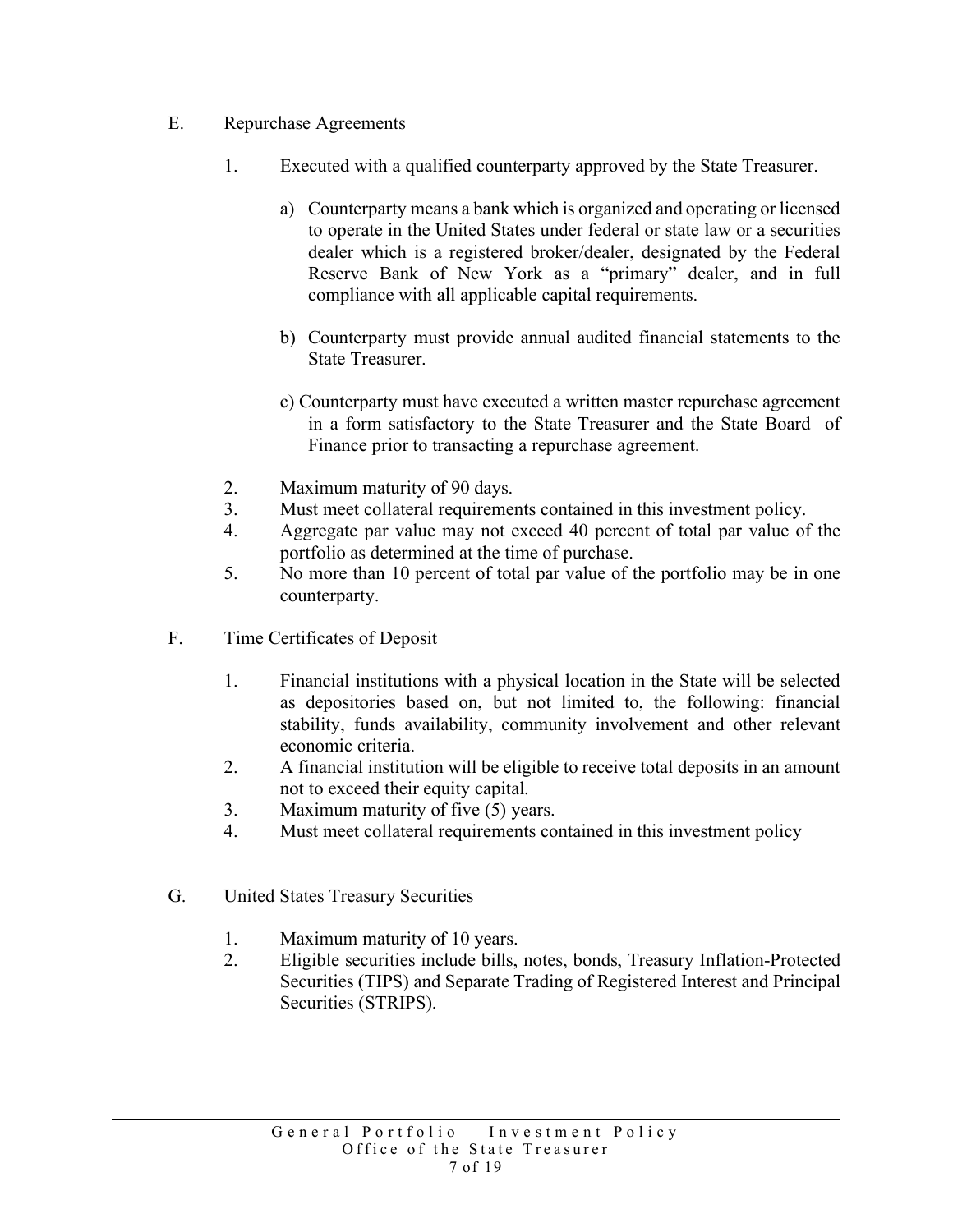- H. United States-Guaranteed Securities
	- 1. Bonds, notes, debentures and loans if they are underwritten by or their payment is guaranteed by the United States.
	- 2. Maximum maturity of 10 years
	- 3. Eligible securities include but are not limited to US Small Business Administration (SBA) securities and FDIC-insured notes.
- <span id="page-10-0"></span>I. United States Agency Securities
	- 1. Eligible issuers are:
		- a) Federal National Mortgage Association
		- b) Federal Agricultural Mortgage Corporation
		- c) Federal Farm Credit Bank
		- d) Federal Home Loan Bank
		- e) Federal Home Loan Mortgage Corporation
		- f) Government National Mortgage Association
	- 2. Maximum maturity of 10 years.
	- 3. Eligible instruments include:
		- a) Discount Notes with a maximum stated maturity of one (1) year.
		- b) Debentures (including structured notes) with a maximum stated maturity of 10 years. These may include floating rate securities, zero coupon bonds, callable securities and step-up securities.
		- c) Collateralized mortgage obligations (CMO's), with a final cash flow payment date not to exceed 10 years assuming a zero (0) pre-payment speed. The only types of CMO's eligible for purchase are Planned Amortization Classes (PAC's), Targeted Amortization Classes (TAC's) and sequential pay classes.
		- d) Mortgage-backed Securities (i.e. "pass-through's") with a maximum stated maturity of 10 years.
	- 4. Aggregate par value of callable securities may not exceed 20 percent of total par value of the portfolio.
	- 5. Aggregate par value of CMO's may not exceed 20 percent of total par value of the portfolio.
	- 6. Aggregate par value of mortgage-backed securities and structured notes with mortgage linked amortization may not exceed 20 percent of total par value of the portfolio.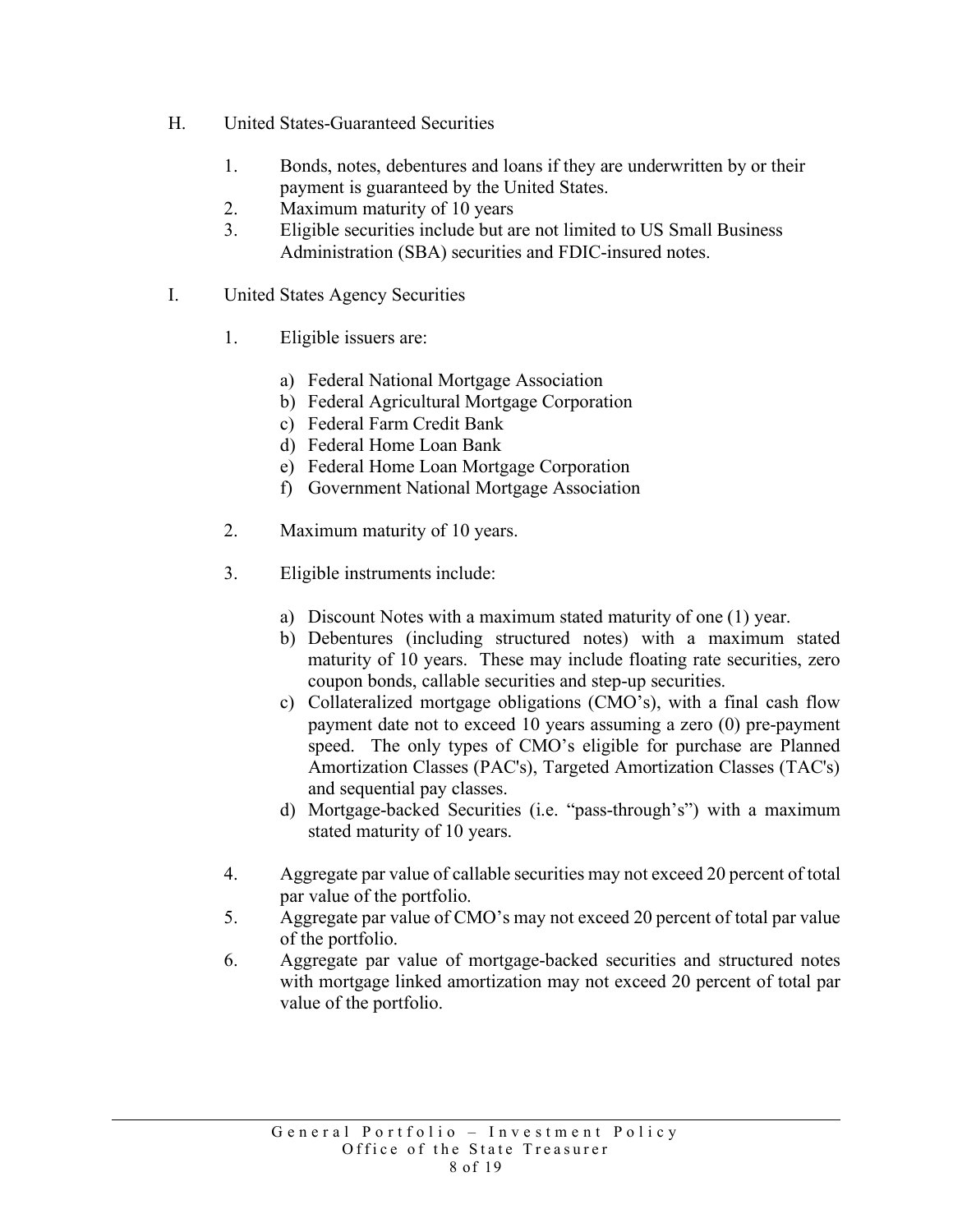- <span id="page-11-0"></span>J. Corporate Notes
	- 1. Must have a long-term debt rating of "A" or better from at least one NRSRO.
	- 2. Must be issued by corporations organized and operating in the United States or by depository institutions licensed by the United States or any state and operating in the United States.
	- 3. Maximum maturity of five (5) years.
	- 4. Must be purchased from a registered broker-dealer.
	- 5. Aggregate par value may not exceed 25 percent of total par value of the portfolio as determined at the time of purchase.
	- 6. No more than five (5) percent of total par value of the portfolio may be held in one (1) issuer.
- K. Foreign Notes
	- 1. Must have a long-term debt rating of "AA" or better by at least one NRSRO.
	- 2. Must be publicly issued and traded in the United States by a foreign financial institution, corporation or government and:
		- a) Denominated in United States dollars;
		- b) Senior unsecured unsubordinated obligations;
		- c) Registered with the Securities and Exchange Commission in accordance with the provisions of the Securities Act of 1933.
	- 3. Maximum maturity of five (5) years.
	- 4. Must be purchased from a registered broker-dealer.
	- 5. Aggregate par value may not exceed 10 percent of total par value of the portfolio as determined at time of purchase.
	- 6. No more than five (5) percent of total par value of the portfolio may be held in one  $(1)$  issuer.
- <span id="page-11-1"></span>L. International Development Notes
	- 1. Must have a long-term debt rating of "AA" or better by at least one NRSRO.
	- 2. Must be issued by the International Bank for Reconstruction and Development, the International Finance Corporation, or the International American Development Bank, and:
		- a) Denominated in United States dollars;
		- b) Senior unsecured unsubordinated obligations.
	- 3. Maximum maturity of five (5) years.
	- 4. Aggregate par value may not exceed 15 percent of total par value of the portfolio as determined at the time of purchase.
	- 5. No more than five (5) percent of total par value of the portfolio may be held in one  $(1)$  issuer.
- M. Non-U.S. Agency Collateralized Mortgage Obligations
	- 1. Rating must be "AAA" or its equivalent by at least one NRSRO.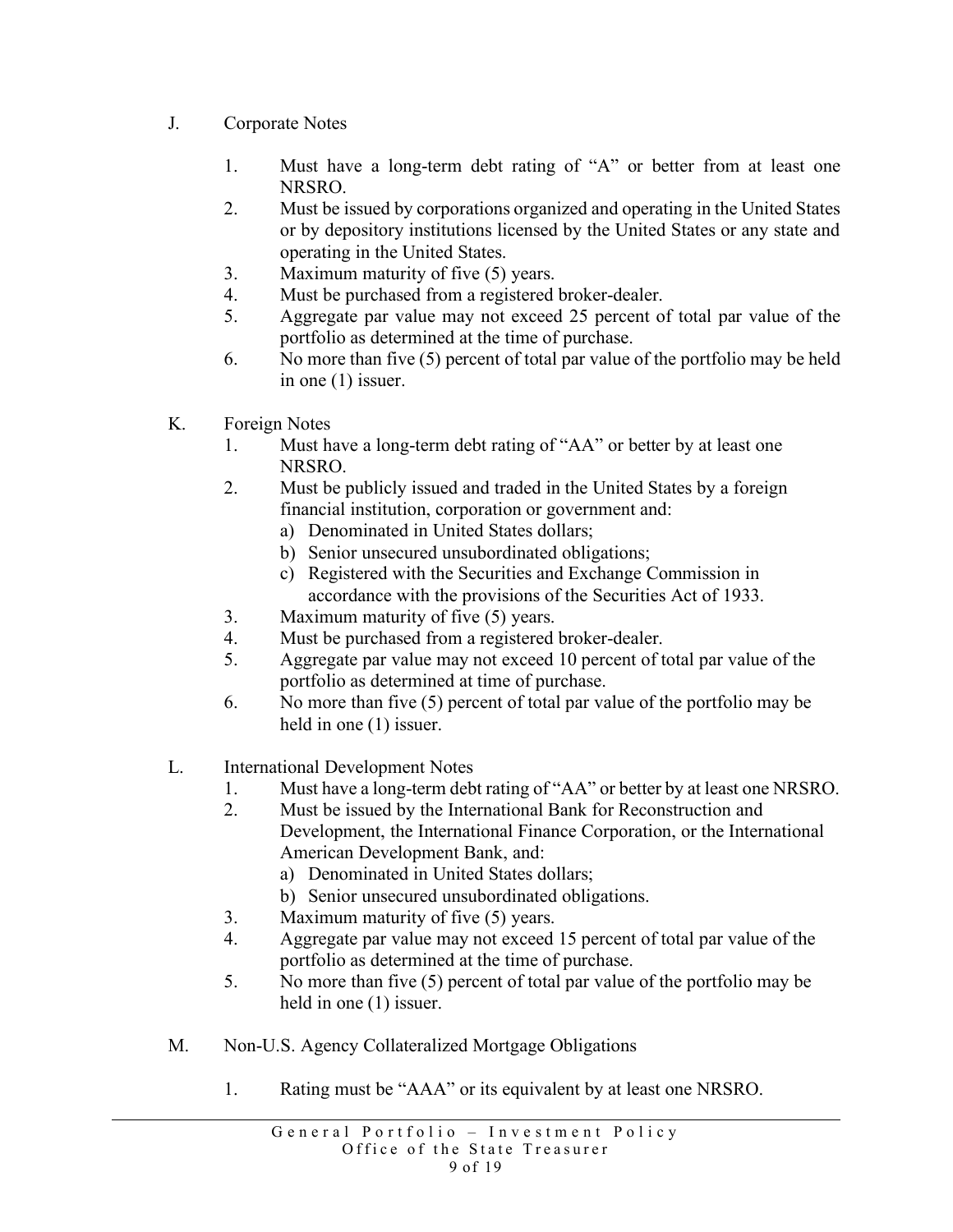- 2. The only types of CMO's eligible for purchase are Planned Amortization Classes (PAC's), Targeted Amortization Classes (TAC's) and sequential pay classes.
- 3. The final cash flow payment date will not exceed 10 years assuming a zero (0) PSA pre-payment speed.
- 4. Aggregate par value of mortgage backed-securities may not exceed 20 percent of total par value of the portfolio.
- 5. No more than five (5) percent of total par value of the portfolio may be held in one (1) issuer.
- <span id="page-12-0"></span>N. Asset-Backed Securities (ABS)
	- 1. Rating must be "AAA" or its equivalent.
	- 2. The final cash flow payment date will not exceed 10 years assuming a zero (0) pre-payment speed.
	- 3. Aggregate par value may not exceed 20 percent of total par value of the portfolio, and
	- 4. No more than five (5) percent of total par value of the portfolio may be held in one (1) issuer.
- <span id="page-12-1"></span>O. Municipal Bonds
	- 1. Issuer must have a long-term debt rating of "A" or better from at least one NRSRO.
	- 2. Eligible securities are:
		- a) Bonds of this State except for Build America Bonds or other states of the Union. Bonds issued by the State of Nevada must be held to maturity and not re-sold.
		- b) Bonds of any county of this State or of other states.
		- c) Bonds of incorporated cities in this State or in other states of the Union, including special assessment district bonds if those bonds provide that any deficiencies in the proceeds to pay the bonds are to be paid from the general fund of the incorporated city.
		- d) Bonds of school districts within this State.
	- 3. Maximum maturity of 10 years.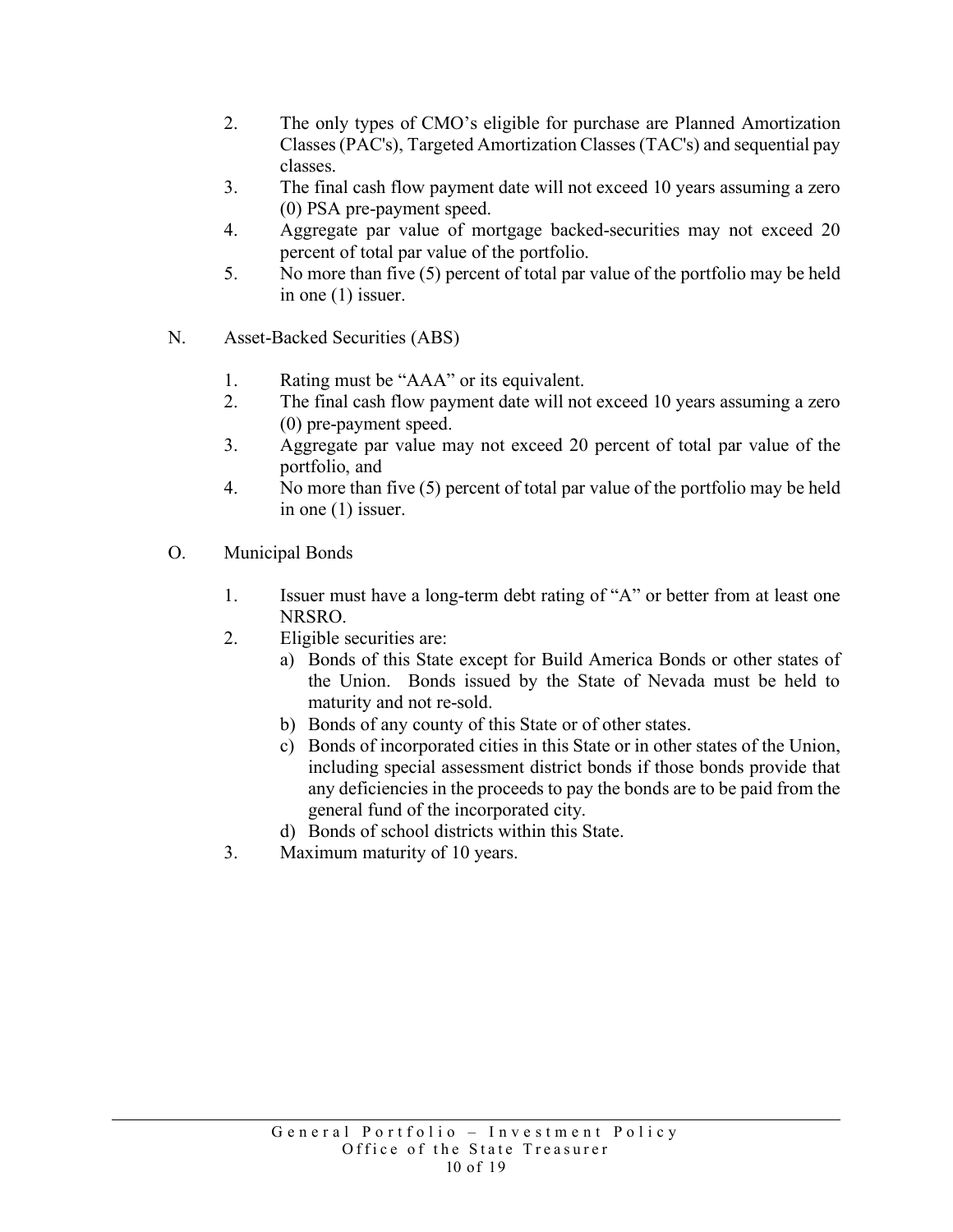# <span id="page-13-1"></span><span id="page-13-0"></span>**X. COLLATERALIZATION**

- A. Repurchase Agreements
	- 1. Transacted on a delivery versus payment basis, whereby the securities custodian will disburse cash for repurchase agreements only upon the receipt of the purchased securities.
	- 2. Collateral may be transferred directly to the State's custodial bank on a deliverable basis or using a tri-party custodial bank agreement.
	- 3. The purchased securities will be United States Treasury or United States Agency securities with a term to maturity not to exceed 10 years.
	- 4. The market value of the purchased securities must equal or exceed 102 percent of the repurchase price to be paid by the counterparty and the value of the purchased securities must be marked to the market weekly. If the value of the purchased securities should fall below 102 percent, the counterparty will be required to submit additional collateral to make up the deficit.
- <span id="page-13-2"></span>B. Time Certificates of Deposit
	- 1. Pursuant to NRS 356.005, all money deposited by the State Treasurer which is not within the limits of insurance provided by an instrumentality of the United States must be secured by collateral composed of the following types of securities:
		- a) All authorized investments as set forth in this policy;
		- b) Bonds of the State;
		- c) Bonds of any county, municipality or school district within the State;
		- d) Promissory notes secured by first mortgages or first deeds of trust, which must meet the requirements of NRS 356.025;
		- e) Collateralized Mortgage Obligations or real estate conduits that are rated "AAA" or its equivalent;.
		- f) Mortgage-backed pass through securities guaranteed by the Federal National Mortgage Association, the Federal Home Loan Mortgage Corporation or the Government National Mortgage Association; or
		- g) Irrevocable letters of credit from any Federal Home Loan Bank with the State Treasurer named as the beneficiary.
	- 2. The collateral must be held in trust with a custodian other than the depository.
	- 3. The custodian must be approved by the State Treasurer.
	- 4. The depository will report to the State Treasurer the details of the securities pledged as collateral and their fair market value.
	- 5. The fair market value of the collateral must equal or exceed 102% of the value of the deposit. The fair market value of collateral consisting of promissory notes with first mortgages or first deeds of trust will be 75% of the unpaid principal of the notes.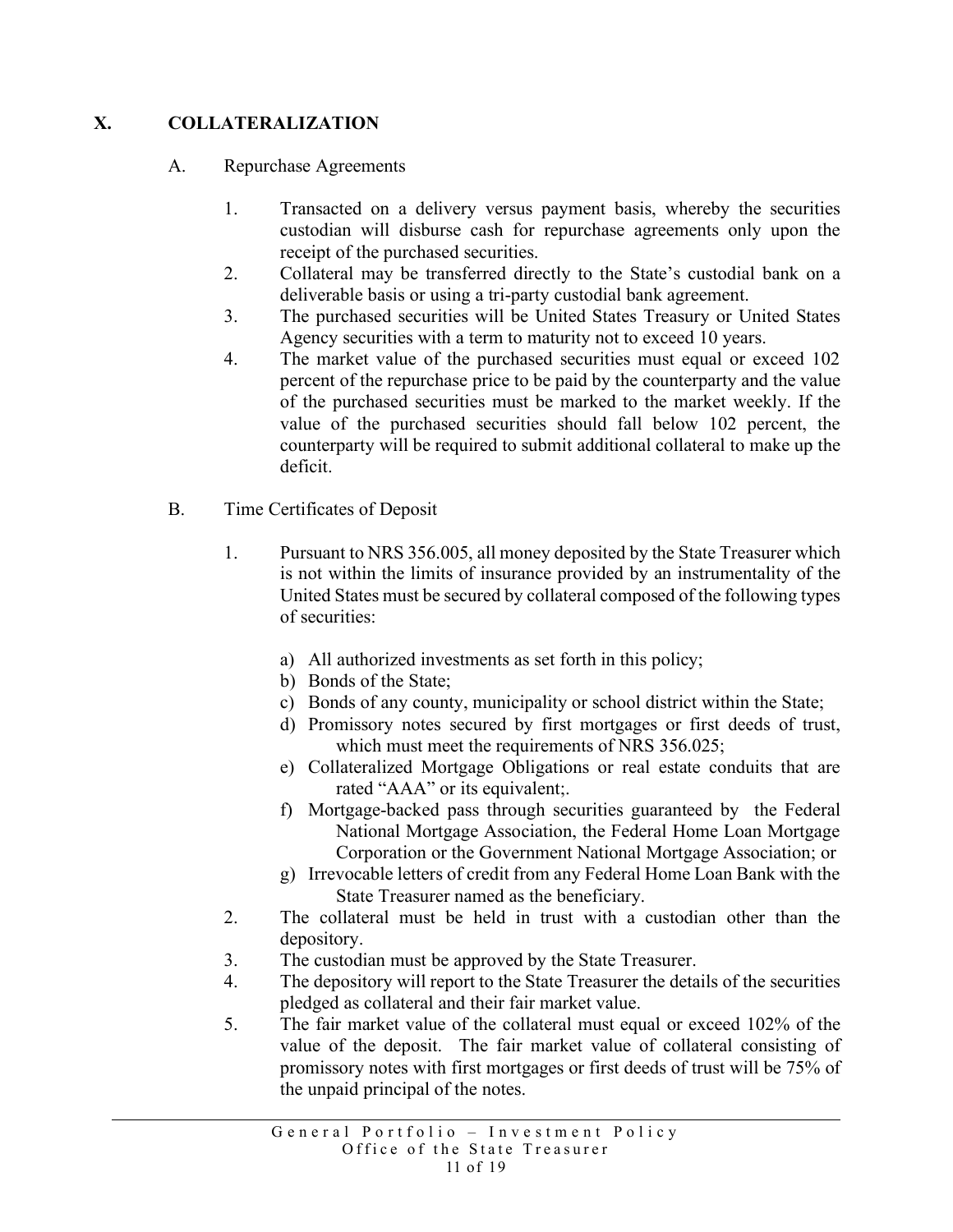### <span id="page-14-0"></span>**XI. SALE OF SECURITIES**

Securities are normally purchased by the State Treasurer with the intent of holding them until maturity. However, in an effort to minimize market risks, credit risks, and/or increase the total return of the portfolio, securities may be sold prior to maturity either at a profit or loss when economic circumstances or a deterioration in credit worthiness of the issuer warrant a sale of the securities to either enhance overall portfolio yield or to minimize loss of investment principal. In the latter situation, the Deputy must abide by the Divestiture Policy, which was previously approved by the Board of Finance on April 23, 2008, and is hereby attached as Appendix "B" and re-titled "Sale of Portfolio Securities". In measuring a profit or loss, the sale proceeds shall be compared to the book value of the security.

### <span id="page-14-1"></span>**XII. PROHIBITED INVESTMENTS**

No investment shall be made that is prohibited by law. Furthermore, to provide for the safety and liquidity of the State Treasurer's funds, the portfolio will be subject to the following restrictions in addition to those listed elsewhere in this policy:

- Instruments known as inverse floaters, range notes, leveraged floaters, equitylinked securities, option contracts, futures contracts and swaps are prohibited.
- Interest-only strips that are derived from a pool of mortgages, nor any other investment that could result in zero interest if held to maturity is prohibited.
- Illiquid investments which lack a readily available market for trading as determined by the Deputy are prohibited.
- Borrowing for investment purposes ("Leverage") is prohibited.
- Contracting to sell securities not yet acquired in order to purchase other securities for purposes of speculating on developments or trends in the market is prohibited.
- Reverse repurchase agreements.

#### <span id="page-14-2"></span>**XIII. COMPETITIVE PRICING**

Investment transactions are to be made at current market prices. Wherever possible, competitive prices should be obtained through obtaining multiple bids or offers and documenting them on the trade ticket or other written forms. When possible, bids and offers for any investment security shall be taken from a minimum of three security broker/dealers or banks and awards shall be made to the best bid or offer. When identical securities are not available from multiple sources, or investments are purchased directly from issuers (e.g. commercial paper and certificates of deposit) market prices may be documented by reference to offerings of similar securities that are of comparable rating and maturity by other direct issuers.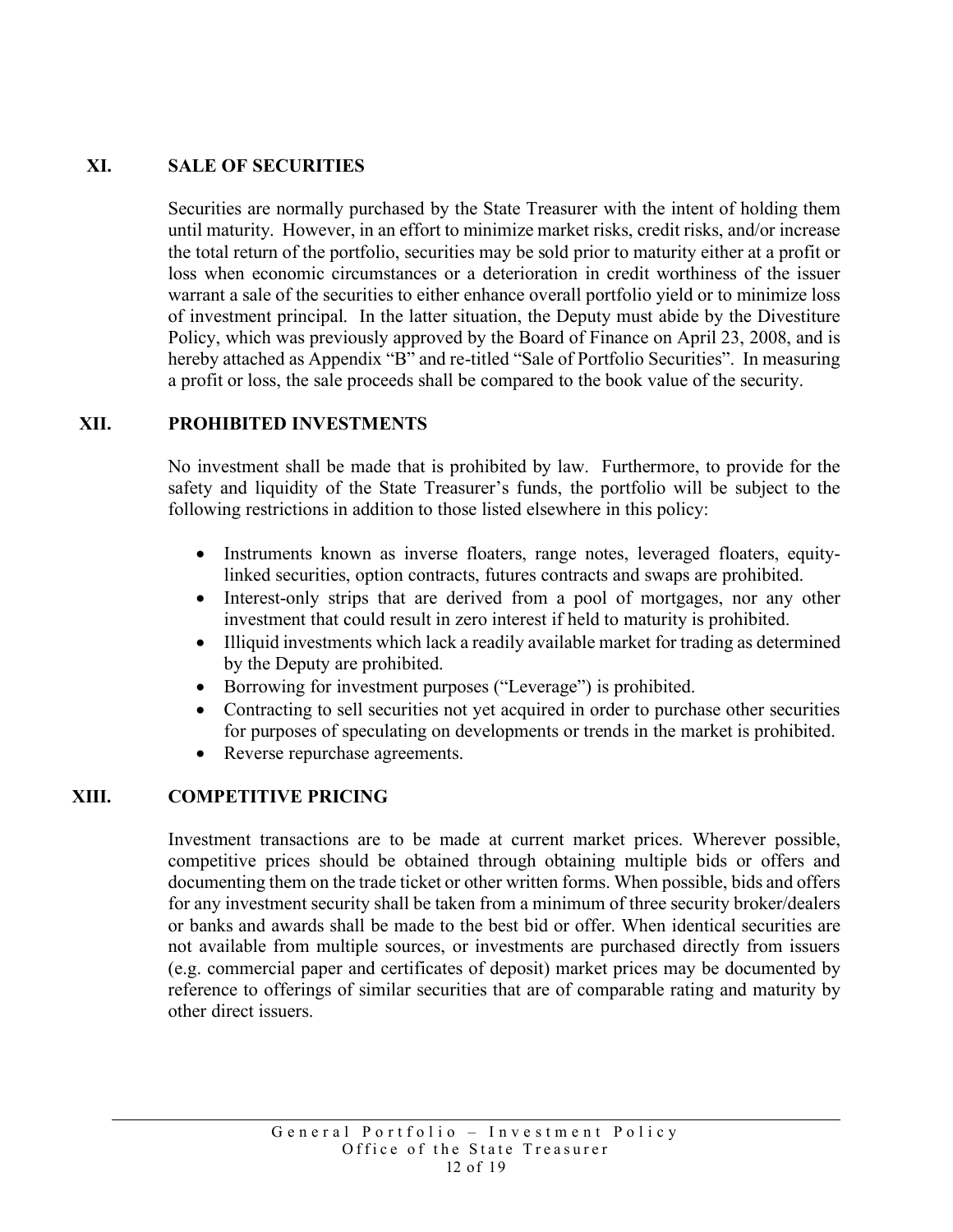## <span id="page-15-0"></span>**XIV. SAFEKEEPING/CUSTODY AND DELIVERY**

All securities will be held by a third-party custodian designated by the State Treasurer and evidenced by safekeeping receipts. In addition, the following requirements will apply to the State Treasurer's Office:

- a. Securities purchased by the State Treasurer, as well as collateral for repurchase agreements will be delivered against payment and held in a custodial safekeeping account with an approved financial institution acting as a third party custodian. Triparty repurchase agreements are acceptable.
- b. The State Treasurer will periodically issue a Request for Proposal (RFP) for Master Securities Custody Services, which will encompass the following functions:
	- 1. The settlement of all purchases, sales, and calls through the Federal Reserve System (Fed) or the Depository Trust Company (DTC).
	- 2. The collection and distribution of all interest payments.
	- 3. The collection and distribution of all paydowns associated with mortgagebacked and asset-backed securities.
	- 4. The receipt and disbursement of all repurchase agreement collateral.
	- 5. The facilitation of all trading activity conducted by investment managers and securities lending agents.
	- 6. Providing daily accounting and bookkeeping of all investment accounts, weekly market evaluation of securities and month end reports that show a detailed list of holdings with market evaluations.
- c. Time certificates of deposit will be physically held in the State Treasurer's vault.

#### <span id="page-15-1"></span>**XV. PERFORMANCE EVALUATION**

The General Portfolio will be invested to obtain a rate of return consistent with the State's cash flow requirements and risk constraints, and the dependence upon budgetary and economic factors. The State Treasurer's investment strategy is generally that of a "buyand-hold" investor but the State Treasurer also has the ability to take advantage of market opportunities as they occur by analyzing projected cash flow to assess the availability of uncommitted money.

Given this strategy, the benchmark used by the State Treasurer to determine whether competitive market yields are being achieved will be the rolling United States Treasury Bill or Note yield of a maturity most closely matching the portfolio's duration. In addition, to the extent that the State Treasurer elects to use sub-accounts to separately manage monies such as bond proceeds or monies deemed to have a longer investment horizon (i.e., "core monies"), the State Treasurer may develop and use other benchmarks to measure staff's or outside managers' performance.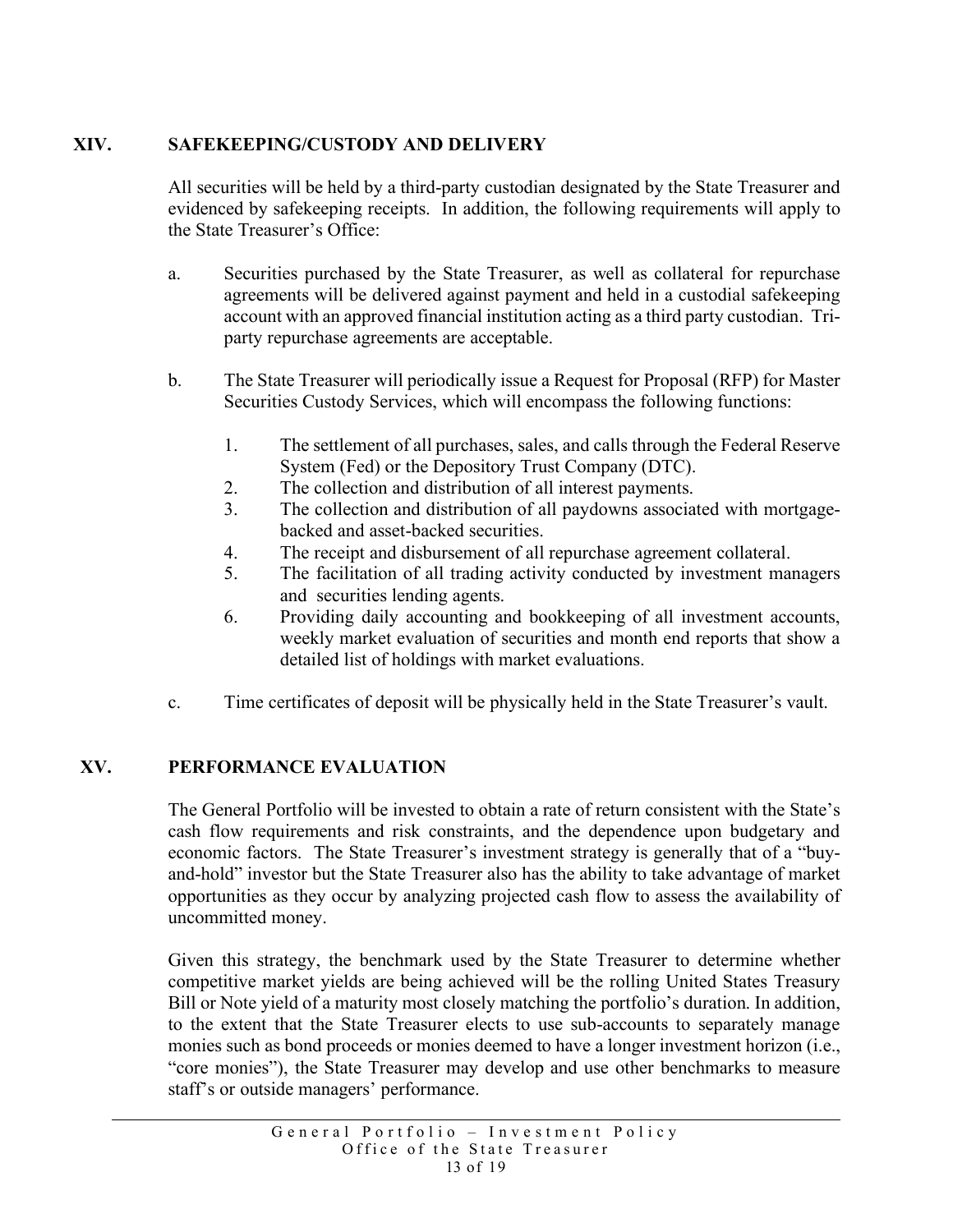# <span id="page-16-0"></span>**XVI. ACCOUNTING AND REPORTING**

The State Treasurer will maintain a technologically adequate investment system that will account for all investment transactions, produce detailed reports of securities holdings, calculate yield to maturity and average portfolio life, create amortization of securities, and calculate portfolio earnings.

Pursuant to NRS 355.045, the State Board of Finance will review the investment policies of the State Treasurer at least every four (4) months. The State Treasurer will submit a quarterly report which will contain the following information to permit an evaluation of the performance of the General Portfolio:

- 1. An overview of market and economic conditions for the quarter.
- 2. The investment strategy used for investment of the portfolio.
- 3. A list of securities holdings in the portfolio at quarter end that categorizes each type of security.
- 4. Yield to maturity and average life of the portfolio at quarter end.
- 5. Percentage allocation of securities by category.
- 6. Dollar value of earnings distribution to the General Fund for the quarter.
- 7. Performance of the portfolio versus the selected benchmark, and
- 8. Review of the securities lending program, if applicable.

The report will allow the State Board of Finance to review investment results, provide suggestions for improved future performance, and to verify that investment staff has acted in accordance with investment policies and procedures. If acceptable to the Board, the above information alternatively may be posted to the State Treasurer's website (i.e., in the case where information such as the securities holdings report is voluminous.)

The State Treasurer will comply with all Governmental Accounting Standards Board regulations.

# <span id="page-16-1"></span>**XVII. YIELD CALCULATION AND EARNINGS**

- A. Interest is distributed to each authorized fund and budget account on a quarterly basis using the cash basis of accounting.
- B. The SIFMA (Securities Industry and Financial Market Association) method of calculating yield is utilized. The yield is computed quarterly on an annualized basis, using the amortized book value of the securities held in the General Portfolio.
- C. Earnings composed of gains and losses are calculated and distributed in the quarter in which they were realized.
- D. Total earnings received during the quarter are apportioned to each authorized fund and budget account based upon their average daily balance.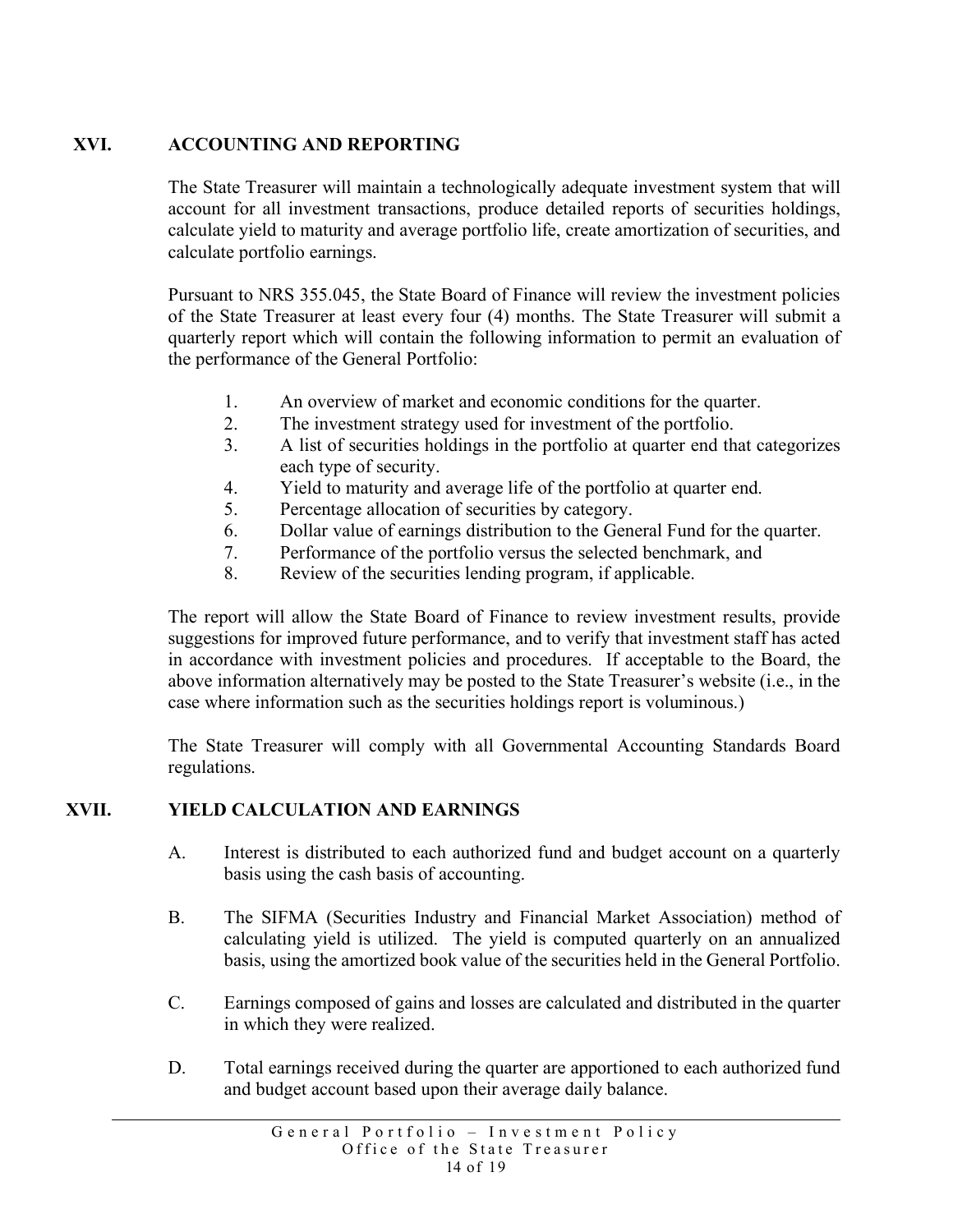## <span id="page-17-0"></span>**XVIII. INTERNAL CONTROLS**

A system of controls will be established to ensure that investment transactions and associated activities are monitored. These controls are created to safeguard against fraud, investment staff error, or other actions that could result in a loss of public money. The State Treasurer shall develop and maintain written procedures for the operation of the investment program, which are consistent with this investment policy. These procedures shall include reference to separation of duties, safekeeping, collateralization, wire transfers and banking related activities.

The State Treasurer is subject to periodic audits by the Legislative Counsel Bureau that includes unscheduled cash and securities counts. An independent accounting firm, which will determine that investments are being made according to State statute, investment policy and procedures, and administrative regulations, will audit the General Portfolio periodically.

### **XIX. INVESTMENT OF BOND PROCEEDS**

If bond covenants are more restrictive than this policy, the bond proceeds will be invested in full compliance with those restrictions.

#### <span id="page-17-1"></span>**XX. SECURITIES LENDING**

NRS 355.135 allows the State Treasurer to lend securities from the General Portfolio. However, securities lending is not authorized at this time due to volatility in the bond market and possible dislocations in the future.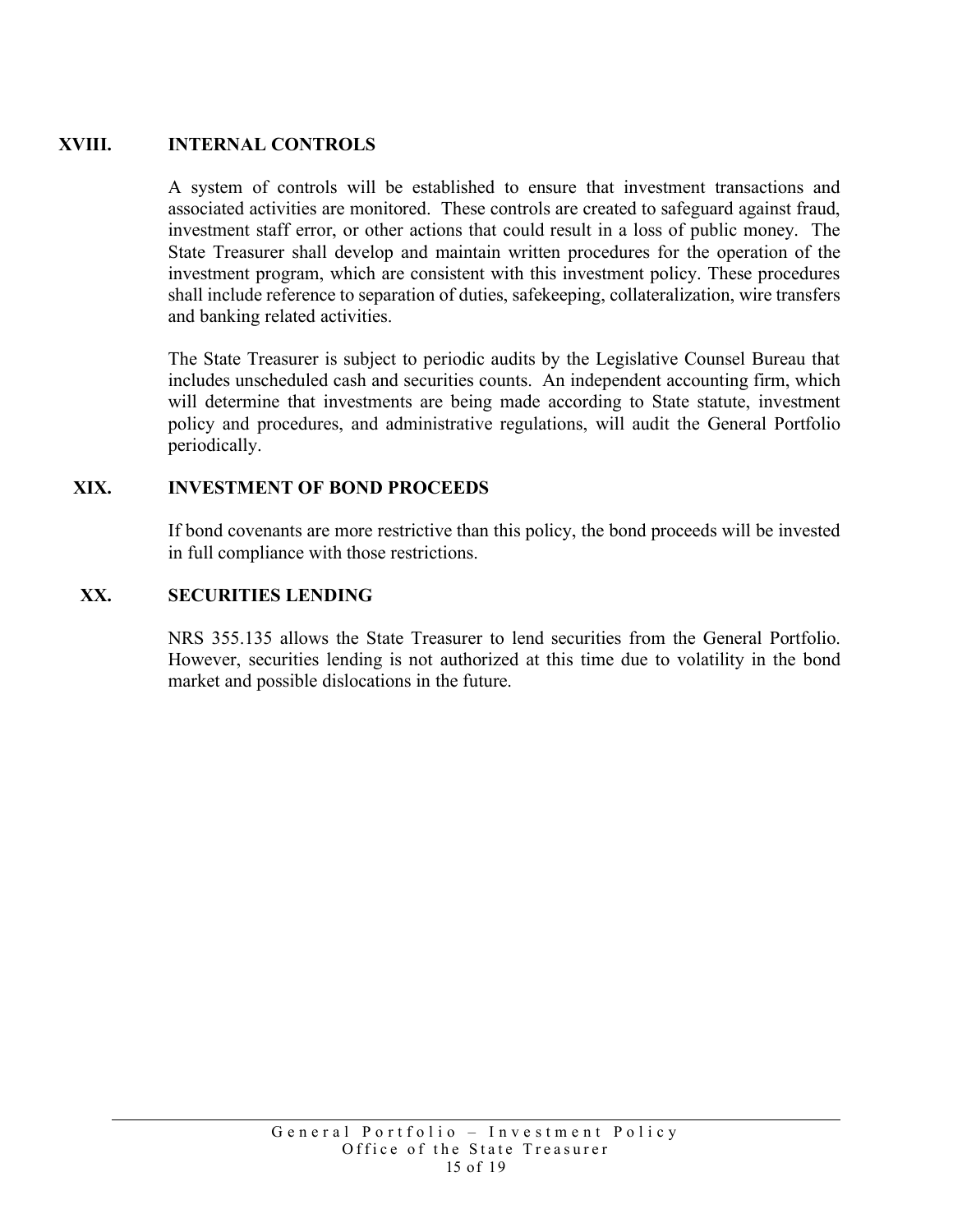# <span id="page-18-0"></span> **GLOSSARY**

| (ABS)                                                                           | <b>ASSET-BACKED SECURITY</b> A security backed by notes or receivables against assets other than real estate.<br>Examples are automobiles and credit card receivables.                                                                                                        |
|---------------------------------------------------------------------------------|-------------------------------------------------------------------------------------------------------------------------------------------------------------------------------------------------------------------------------------------------------------------------------|
| <b>AUTHORIZED</b><br><b>BROKER/DEALERS AND</b><br><b>FINANCIAL INSTITUTIONS</b> | Broker/dealers and financial institutions approved by the State Treasurer to<br>provide investment services.                                                                                                                                                                  |
| <b>BANKERS'</b><br><b>ACCEPTANCES</b><br>(BA)                                   | Bankers' Acceptances are negotiable short-term financial instruments which<br>are unconditional obligations of the accepting bank. They are issued on a<br>discount basis.                                                                                                    |
| <b>BASIS POINT</b>                                                              | $1/100$ of one (1) percent. (decimally .0001)                                                                                                                                                                                                                                 |
| <b>BENCHMARK</b>                                                                | A comparative base for measuring the performance or risk tolerance of the<br>investment portfolio. A benchmark should represent a close correlation to the<br>level of risk and the average duration of the portfolio's investments.                                          |
| <b>BROKER</b>                                                                   | A party who brings buyers and sellers together, and charges a commission for<br>this service.                                                                                                                                                                                 |
| <b>CERTIFICATE OF DEPOSIT</b><br>(CD)                                           | A negotiable time deposit issued by a bank in certificate form. A CD is issued<br>with a specific maturity date and pays interest at maturity.                                                                                                                                |
| <b>COLLATERAL</b>                                                               | Securities or cash which a borrower pledges to secure repayment of a loan.                                                                                                                                                                                                    |
| <b>COLLATERALIZED</b><br><b>MORTGAGE OBLIGATION</b><br>(CMO)                    | A security which pools together mortgages and separates them into short,<br>medium, and long-term "tranches". Tranches are set up to pay different rates<br>of interest depending upon their maturity. Interest is usually received on a<br>monthly basis.                    |
| <b>COMMERCIAL PAPER</b><br>(CP)                                                 | A short-term promissory note issued by a corporation. Commercial paper is<br>issued on a discount basis and has specific maturity dates not to exceed 270<br>days.                                                                                                            |
| <b>CORPORATE NOTE</b>                                                           | A negotiable security issued by a corporation.                                                                                                                                                                                                                                |
| <b>CUSTODIAN</b>                                                                | A financial institution approved by the State Treasurer to provide safe-<br>keeping services with respect to securities and securities-related assets, and<br>to provide other services which may include trade settlement, interest<br>collection and transaction reporting. |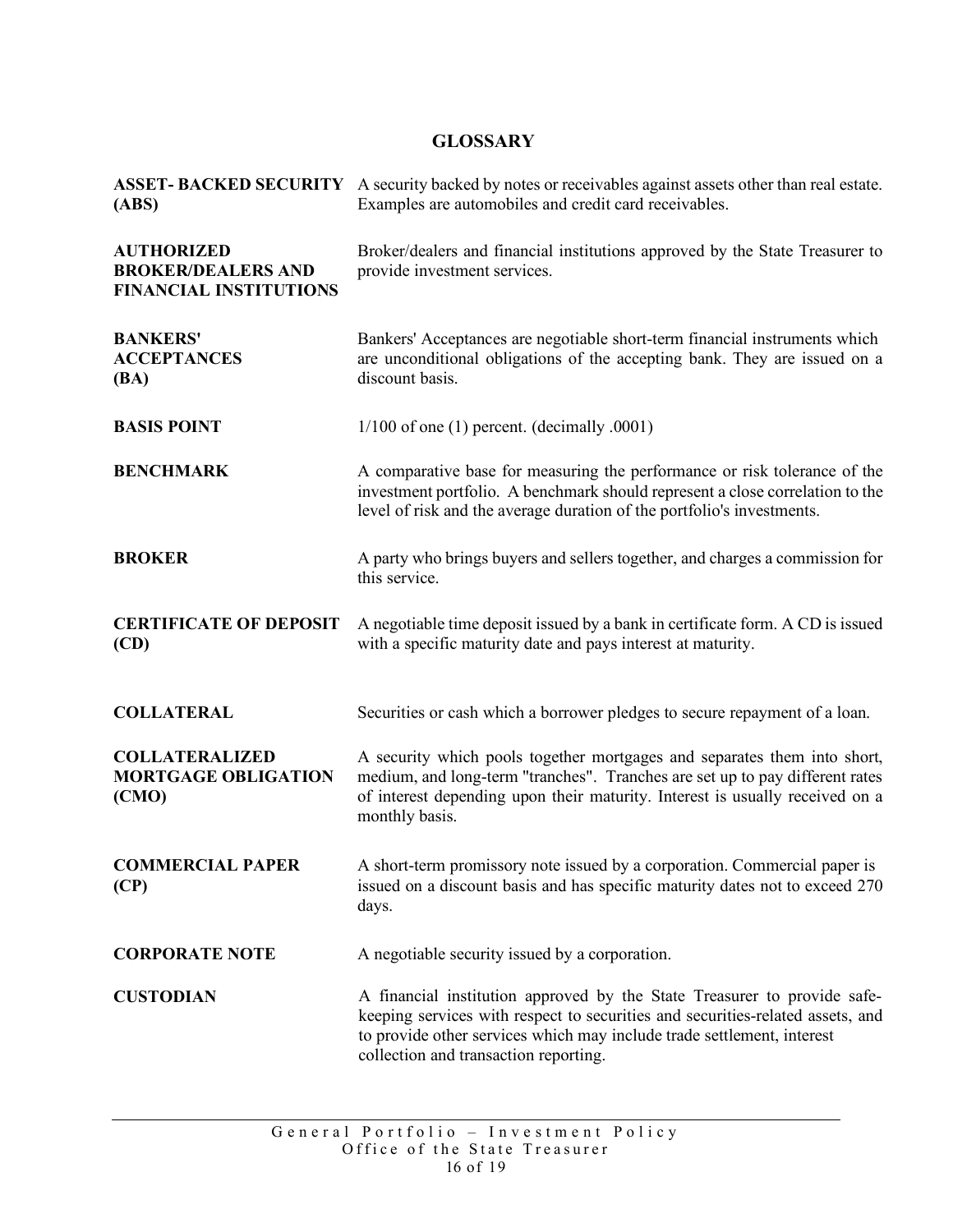| <b>DEALER</b>                                    | A firm or individual who buys and sells for his own account.                                                                                                                                                                                                                                                                                              |
|--------------------------------------------------|-----------------------------------------------------------------------------------------------------------------------------------------------------------------------------------------------------------------------------------------------------------------------------------------------------------------------------------------------------------|
| <b>DELIVERY VS. PAYMENT</b><br>(DVP)             | The exchange of securities and cash at settlement date.                                                                                                                                                                                                                                                                                                   |
| <b>DISCOUNT BASIS</b>                            | The price of a security expressed as an annualized rate of discount.<br>Discounted securities are purchased at a dollar price below face value, and<br>mature at face value.                                                                                                                                                                              |
| <b>DIVERSIFICATION</b>                           | Allocating investment funds to a variety of securities to minimize market risk.                                                                                                                                                                                                                                                                           |
| <b>DURATION</b>                                  | The weighted average maturity of the security's cash flows, where the present<br>values of the cash flows serve as the weights. The greater the duration of a<br>security, the greater it's percentage price volatility.                                                                                                                                  |
| <b>FAIR VALUE</b>                                | The amount at which an investment can be exchanged between buyer and<br>seller.                                                                                                                                                                                                                                                                           |
| <b>FANNIE MAE</b>                                | Established by Congress in 1938 to provide liquidity to the mortgage market,<br>especially the secondary market for residential mortgages. Legislation in<br>1968 transformed the agency into a publicly owned, privately managed<br>corporation, but still required government regulation. Previously known as<br>Federal National Mortgage Association. |
| FEDERAL AGRICULTURAL<br>("FARMER MAC")           | A federally chartered agency of the United States. It was established to<br>MORTGAGE CORPORATION provide a secondary market for agricultural real estate mortgage loans.                                                                                                                                                                                  |
| <b>FEDERAL FARM CREDIT</b><br><b>BANK (FFCB)</b> | The Federal Farm Credit Administration, a federal agency, is responsible for<br>regulating the banks and associations which comprise the Federal Farm<br>Credit System. This System provides credit solely to the United States<br>agricultural sector.                                                                                                   |

FEDERAL FUNDS RATE The interest rate charged by banks having excess reserves to banks needing the money to meet reserve requirements.

**FEDERAL HOME LOAN** The Federal Home Loan Bank Board, established by Congress in 1932, is comprised of 12 Federal Home Loan Banks. The Board is authorized to provide support and liquidity to savings and loans, banks, and insurance companies engaged in home financing. **BANK (FHLB)**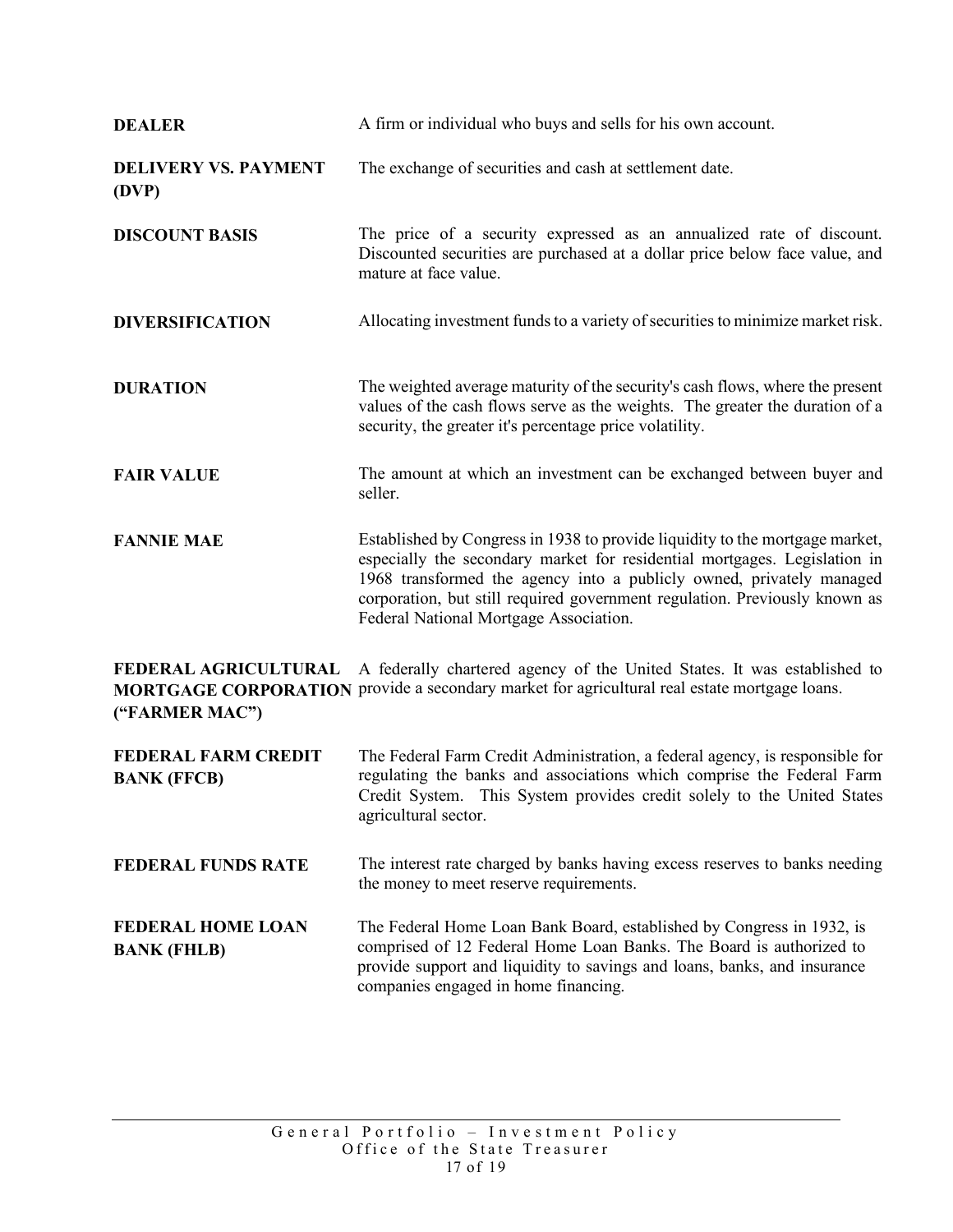| <b>FEDERAL HOME LOAN</b><br>("FREDDIE MAC")                                         | Established by Congress in 1970 to enhance the liquidity of mortgage<br>MORTGAGE CORPORATION investments and to improve the distribution of investment capital available<br>for home mortgage financing. Legislation in 1989 transformed the agency<br>into a publicly owned, privately managed corporation, but still required<br>government regulation.                                                                 |
|-------------------------------------------------------------------------------------|---------------------------------------------------------------------------------------------------------------------------------------------------------------------------------------------------------------------------------------------------------------------------------------------------------------------------------------------------------------------------------------------------------------------------|
| <b>GOVERNMENT AGENCIES</b>                                                          | Refers to securities issued by agencies of the United States government and<br>United States government sponsored enterprises. Securities issued range in<br>maturity from overnight to longer than 10 years. Securities may be issued<br>on a discount basis, or may be interest bearing. Agencies would include<br>FARMER MAC, FFCB, FHLB, FREDDIE MAC, and FANNIE MAE.                                                 |
| <b>GOVERNMENT NATIONAL</b><br><b>MORTGAGE ASSOCIATION</b><br>(GNMA OR "GINNIE MAE") | Established in 1986 to take over some of the functions performed by<br>FNMA. GNMA is an agency controlled by the Department of Housing and<br>Urban Development (HUD). GNMA is authorized to confer a full faith<br>and credit guarantee of the United States government for the timely<br>payment of both principal and interest on packages of mortgages it creates<br>in its mortgage pass-through securities program. |
| <b>LEGISLATIVE COUNSEL</b><br><b>BUREAU (LCB)</b>                                   | Encompasses the lawmaking authority of the State of Nevada. It is<br>empowered to enact the laws of the State and provides oversight of the<br>executive and judicial branches of government through the budget and<br>audit processes and reviews the regulations developed by State agencies.                                                                                                                           |
| <b>LIQUIDITY</b>                                                                    | The capacity to meet future financial obligations from available resources.                                                                                                                                                                                                                                                                                                                                               |
| <b>MASTER REPURCHASE</b><br><b>AGREEMENT</b>                                        | A written contract between the State Treasurer and an approved counter-<br>party which details each party's obligations in a repurchase agreement<br>transaction. Among other things, it will specify the right of the buyer to<br>liquidate the underlying securities in the event of default by the seller.                                                                                                             |
|                                                                                     | MONEY MARKET FUNDS A mutual fund that invests only in money market instruments, or those<br>securities having a maturity of 397 days and under.                                                                                                                                                                                                                                                                           |
| <b>NEVADA REVISED</b><br><b>STATUTES (NRS)</b>                                      | The codified laws of the State of Nevada as enacted by the Legislature.                                                                                                                                                                                                                                                                                                                                                   |
| <b>PAR VALUE</b>                                                                    | The principal amount a holder will receive at the maturity of an issue.                                                                                                                                                                                                                                                                                                                                                   |
| PLANNED AMORTIZATION<br><b>CLASS (PAC)</b>                                          | A type of collateralized mortgage obligation (CMO) in which principal is<br>paid based on a predetermined scheduled. A PAC bond provides some<br>measure of protection against prepayment risk.                                                                                                                                                                                                                           |
| <b>PORTFOLIO</b>                                                                    | A collection of securities held by an investor.                                                                                                                                                                                                                                                                                                                                                                           |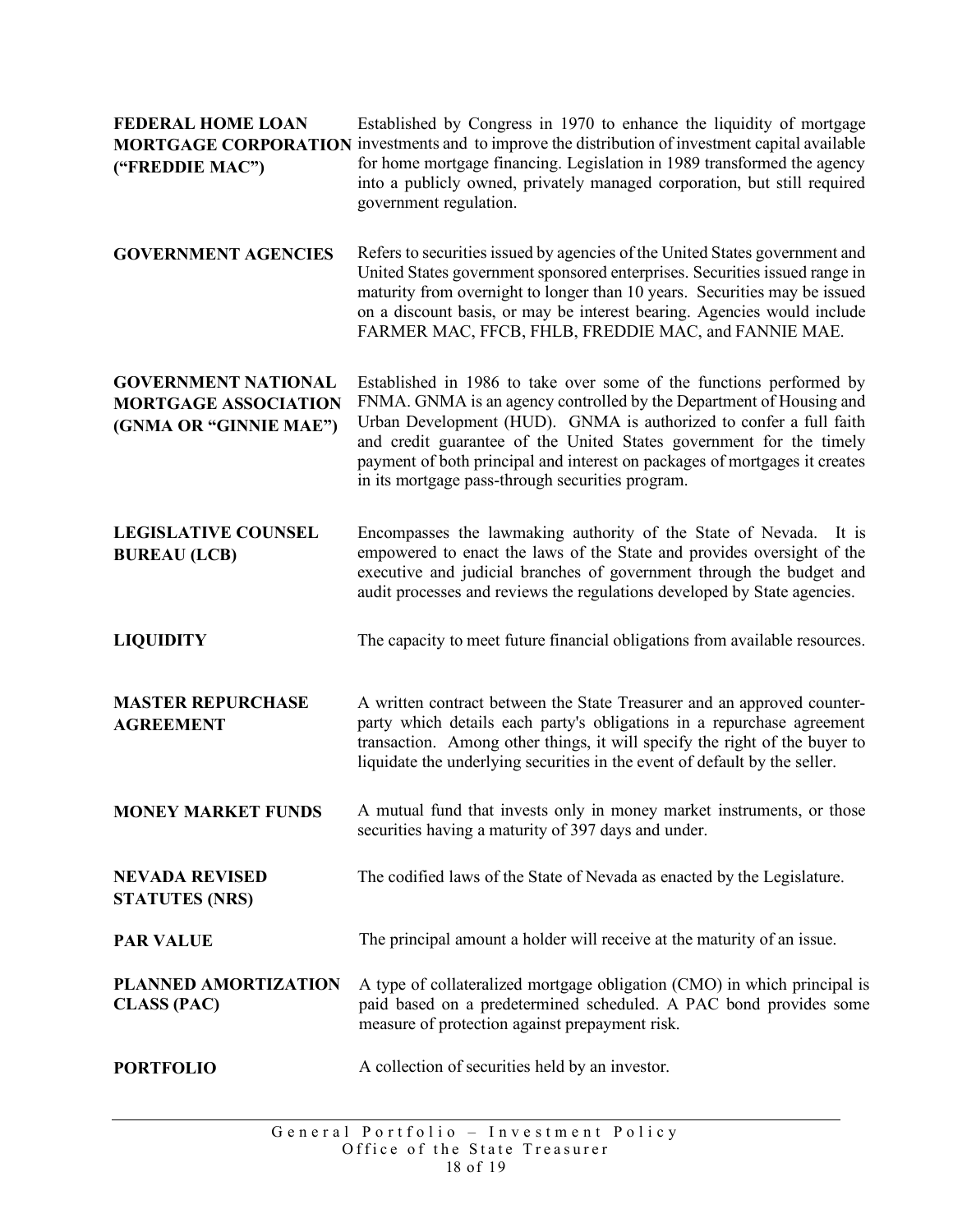| <b>PREMIUM</b>                                                      | The amount by which the market price of an issue exceeds face value.                                                                                                                                                                                                                                                                                                                                                     |
|---------------------------------------------------------------------|--------------------------------------------------------------------------------------------------------------------------------------------------------------------------------------------------------------------------------------------------------------------------------------------------------------------------------------------------------------------------------------------------------------------------|
| PRUDENT PERSON RULE                                                 | An investment standard which may be adopted by an investment<br>organization to guide those with the responsibility for the investment of<br>money for others. Such fiduciaries must act as a prudent person would be<br>expected to act, with discretion and intelligence, to seek reasonable income,<br>preserve capital, and in general, avoid speculative investments.                                               |
| <b>RATINGS</b>                                                      | The evaluation of an issuer's credit standing published by Moody's,<br>Standard & Poor's, Fitch or other rating services.                                                                                                                                                                                                                                                                                                |
|                                                                     | <b>REPURCHASE AGREEMENT</b> A simultaneous sale of securities by a bank or broker/dealer with an<br>agreement to repurchase those securities at an agreed upon date, and an<br>agreed-upon rate of interest.                                                                                                                                                                                                             |
| <b>SAFEKEEPING</b>                                                  | A fee arrangement whereby an approved financial institution holds a<br>customer's securities in its vaults, or in the case of book-entry securities,<br>maintains a safekeeping receipt recorded in the customer's name as<br>evidence of ownership.                                                                                                                                                                     |
| <b>SECURITIES INDUSTRY</b><br><b>ASSOCIATION</b>                    | An organization which offers premiere educational programs to member<br>securities firms.                                                                                                                                                                                                                                                                                                                                |
| <b>SEQUENTIAL PAY</b>                                               | A type of collateralized mortgage obligation (CMO) in which there are<br>several tranches. Each tranche's holder receives interest payments as long<br>as the tranche's principal amount has not been completely paid off. The<br>senior tranche receives all initial principal payments until it is completely<br>paid off, after which the next most senior tranche receives all the principle<br>payments, and so on. |
| <b>STUDENT LOAN</b><br><b>MARKETING ASSOCIATION</b><br>(SALLIE MAE) | Established in 1972 by Congress as a publicly owned, government<br>sponsored enterprise (GSE), created to provide liquidity for originators of<br>student loans made under federally sponsored student loan programs. In<br>1997 shareholders voted to privatize Sallie Mae, although the GSE remains<br>the obligor in all pre and post privatization public debt issued.                                               |
| <b>TARGETED</b><br><b>AMORTIZATION CLASS</b><br>(TAC)               | A type of collateralized mortgage obligation (CMO) that is similar to a<br>planned amortization class (PAC) in that it protects investors from<br>prepayment; however, it is structured differently than a PAC. TACs protect<br>investors from a rise in the prepayment rate or a fall in interest rates. They<br>do not protect from a fall in the prepayment rate like PACs.                                           |
| <b>TIME CERTIFICATE OF</b><br><b>DEPOSIT (TCD)</b>                  | A non-negotiable financial instrument issued with a specific amount, rate<br>and maturity date.                                                                                                                                                                                                                                                                                                                          |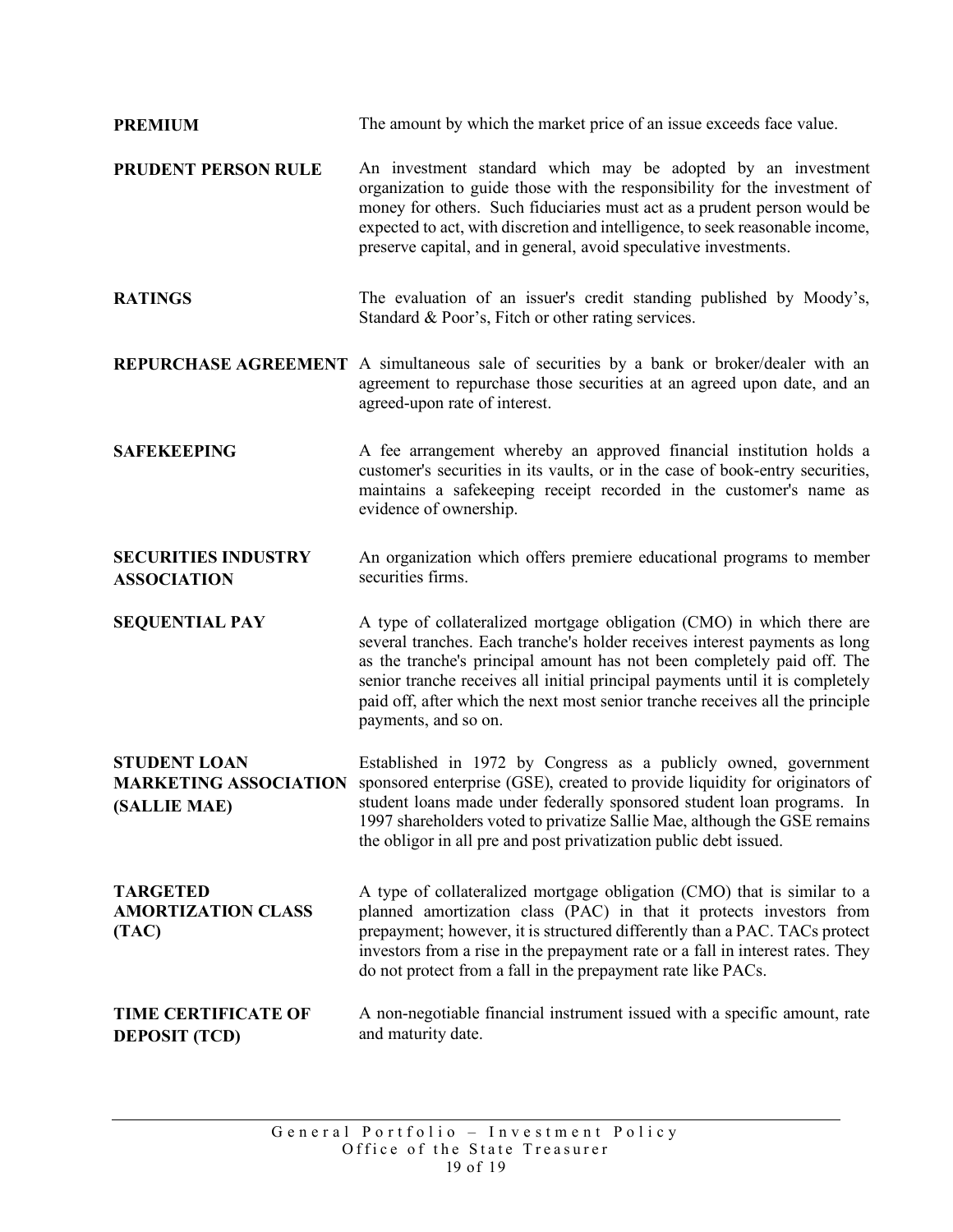| <b>UNITED STATES</b>                     | A discounted security issued by the United States Treasury. T-bills are                                                                                                                                                                                                                                                            |
|------------------------------------------|------------------------------------------------------------------------------------------------------------------------------------------------------------------------------------------------------------------------------------------------------------------------------------------------------------------------------------|
| <b>TREASURY BILLS (T-BILLS)</b>          | issued with maturities of three $(3)$ and six $(6)$ months.                                                                                                                                                                                                                                                                        |
| <b>UNITED STATES</b>                     | Interest-bearing securities issued by the United States Treasury. Notes are                                                                                                                                                                                                                                                        |
| <b>TREASURY NOTES</b>                    | issued with maturities from two $(2)$ to thirty $(30)$ years.                                                                                                                                                                                                                                                                      |
| <b>YIELD</b><br><b>YIELD TO MATURITY</b> | The rate of annual return on an investment expressed as a percentage. The<br>total money earned from investment date to maturity date assuming: 1)<br>semi-annual interest payments, 2) interest is reinvested at same rate security<br>was purchased at, and 3) the premium is subtracted or discount is added to<br>final money. |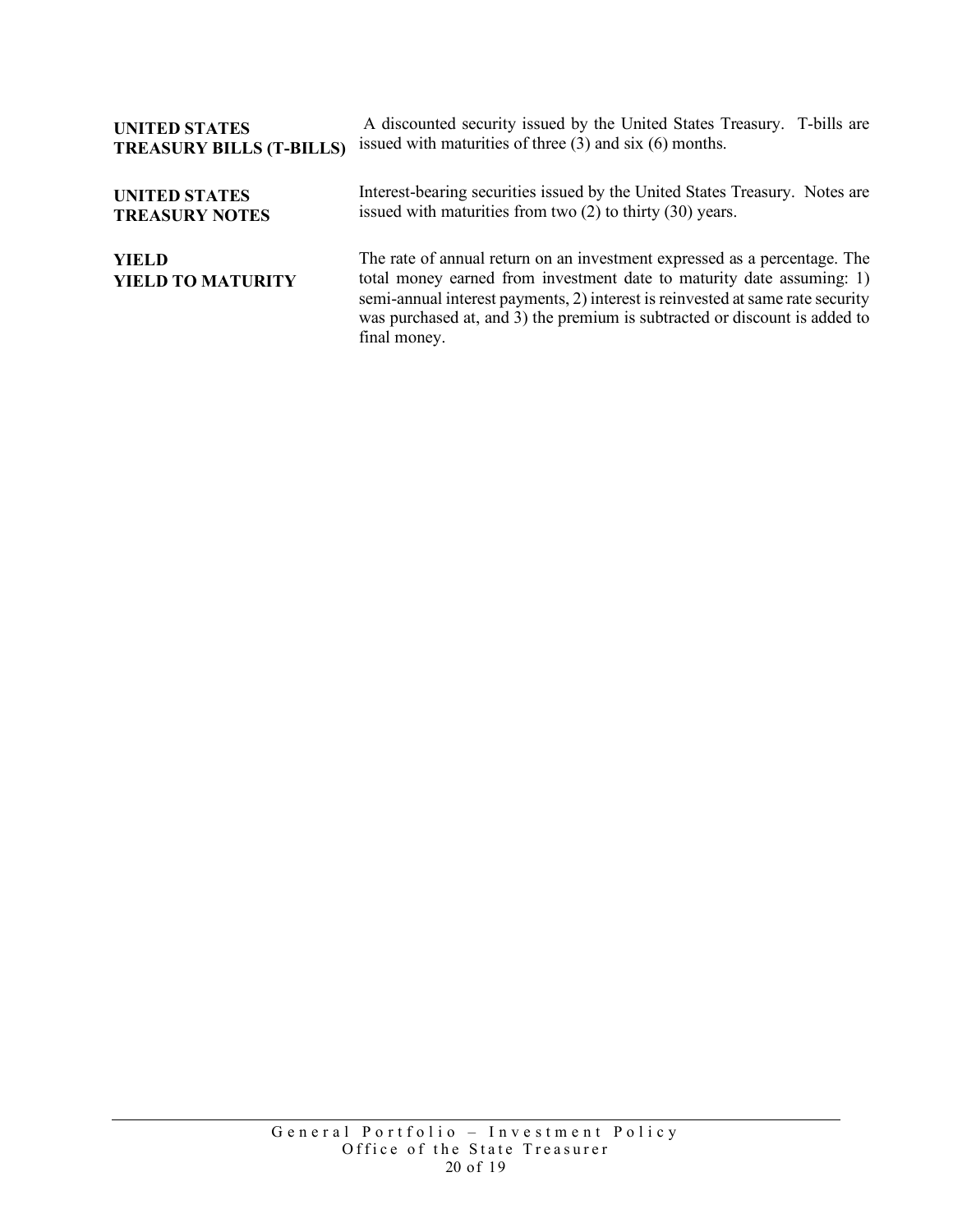# **APPENDIX A STATE OF NEVADA GENERAL PORTFOLIO TERROR-FREE INVESTMENT POLICY**

As fiduciary of State of Nevada monies, the State Treasurer must seek to accomplish the objectives set forth in the General Portfolio Investment Policy, specifically, safety, liquidity, and market return, using a "prudent person" standard of care. Investments undertaken in this manner, while emphasizing the components of safety and liquidity, must also strive to produce an investment return that is consistent with the market environment. Consideration may be given as to whether an investment into allowable instruments with exposure to terrorist elements would produce higher income for the taxpayer and/or undermine the United States economy, and whether such investment would be more susceptible to noncompliance under the Divestiture Procedures at a future date because of terrorist ties.

Therefore, as a prudent person, the State Treasurer believes it is sound public policy to monitor whether any of the investments of the General Portfolio assets are in those corporations or persons that support terrorism. This support generally revolves around financial and technological assistance to terrorist groups or to governments which sponsor terrorism, while imparting minimal benefit to their ordinary citizens. The Federal government, which bears responsibility for the conduct of foreign affairs, conducts due diligence on an ongoing basis to determine who should be monitored and sanctioned. Information from the following lists provided by the Federal Government, which include firms, terrorist-sponsored organizations and targeted individuals, will be used as the outside sources to monitor the investments of the General Portfolio by the State Treasurer:

#### **State Sponsors of Terrorism List**

The United States Department of State has designated countries which "have repeatedly provided support for acts of international terrorism" and have incurred U. S. imposed sanctions. Currently, these countries are Cuba, Iran, Sudan, and Syria.

#### **Foreign Terrorist Organizations List**

The United States Secretary of State, in consultation with the Attorney General and the Secretary of the Treasury, may designate as a Foreign Terrorist Organization (FTO), a foreign organization which has carried out terrorist attacks, is engaging in the planning and preparation of possible future attacks, or retains the capability and intent to carry out such acts.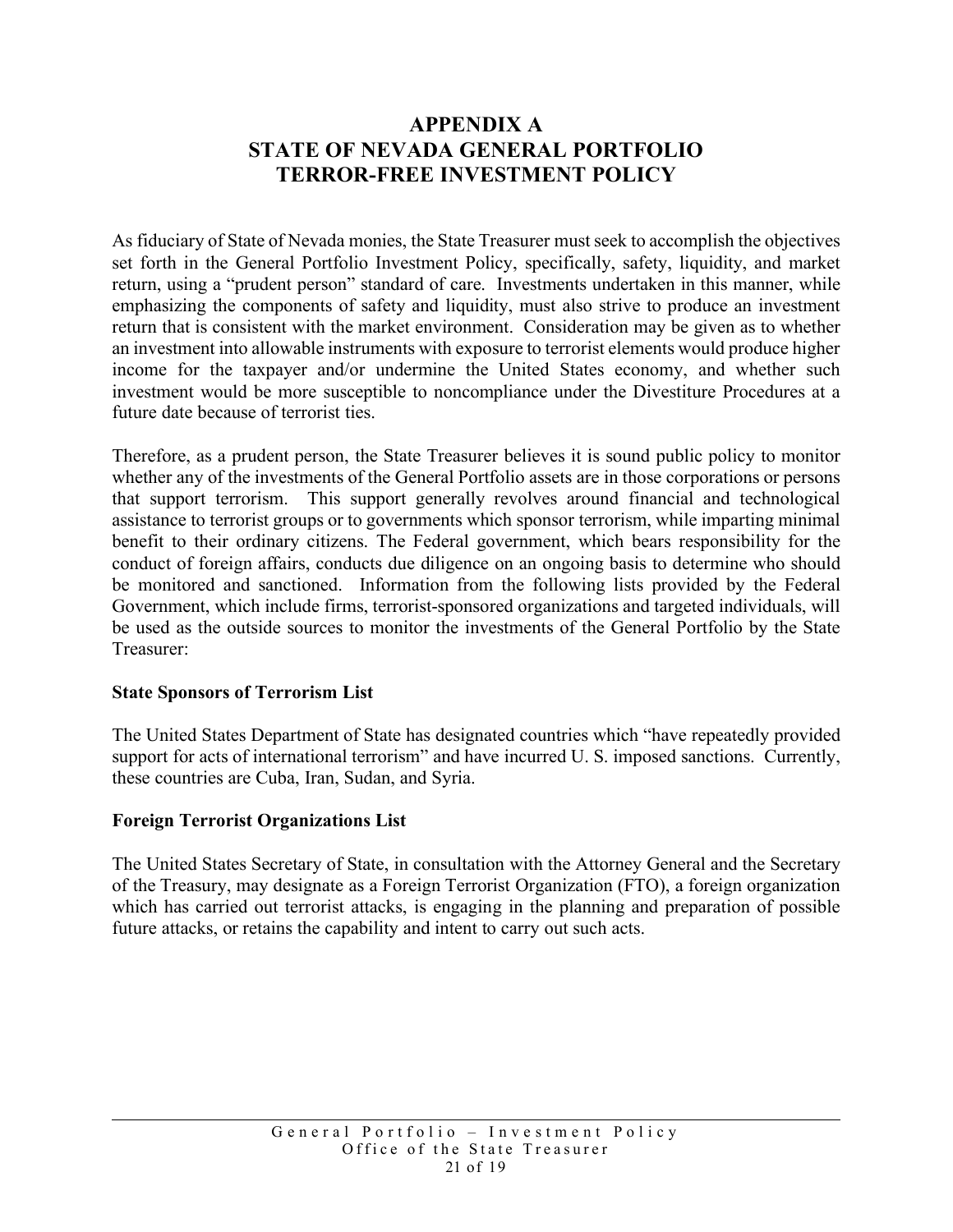#### **Specially Designated Nationals List (SDN)**

The Office of Foreign Assets Control (OFAC) of the United States Department of the Treasury administers and enforces economic and trade sanctions based on U.S. foreign policy and national security goals against targeted foreign countries, terrorist, international narcotics traffickers, and those engaged in activities related to the proliferation of weapons of mass destruction.

On a quarterly basis, the General Portfolio will be cross-checked against these lists to identify those securities which may be out of compliance. If any security is designated as non-compliant, the security in question will be processed through Divestment Procedures as currently implemented by the Office of the Treasurer.